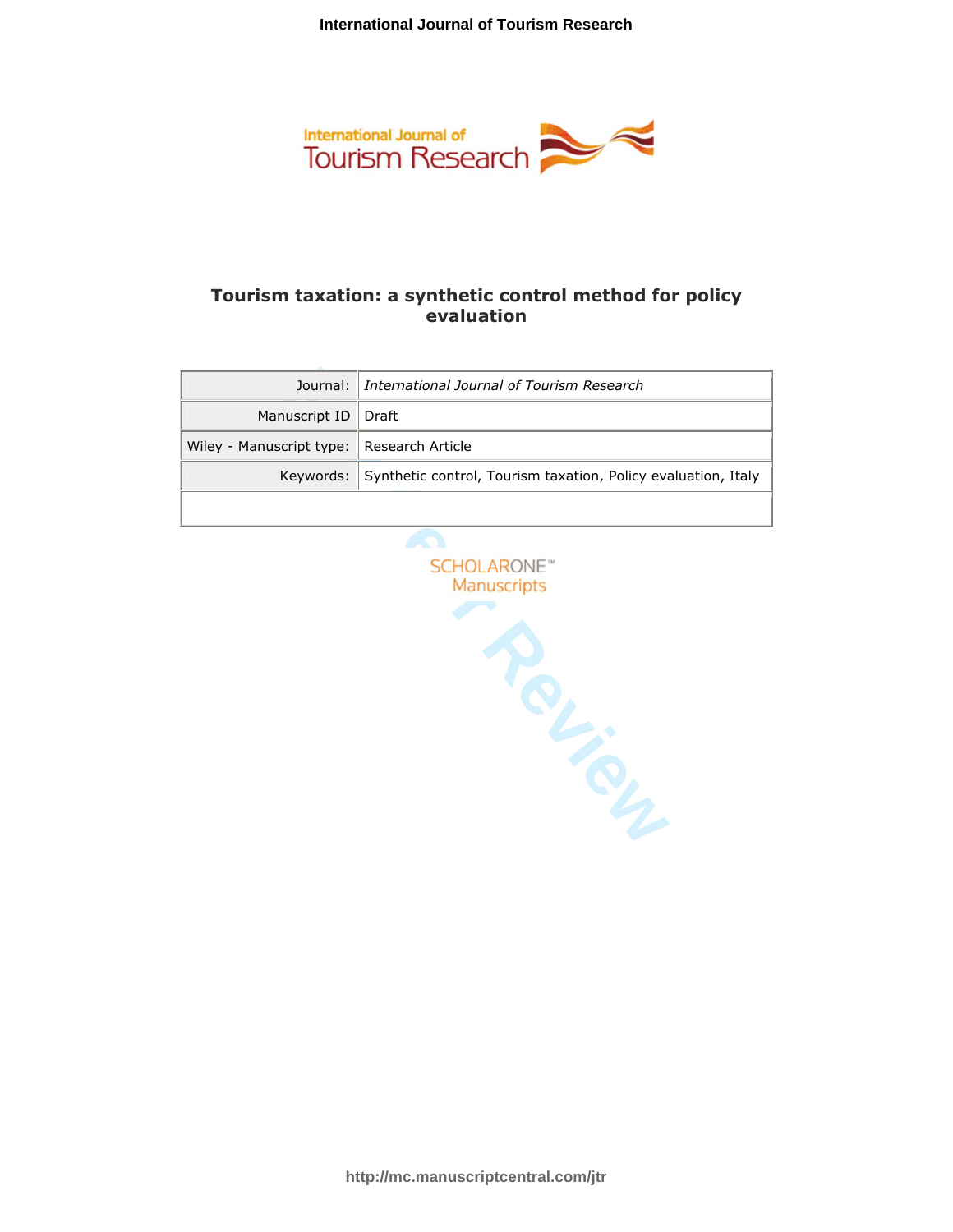$\mathbf{1}$  $\overline{2}$  $\overline{\mathbf{4}}$  $\overline{7}$ 

# **Tourism taxation: a synthetic control method for policy evaluation**

#### **Abstract**

So far, the Synthetic Control Method has not been employed for evaluating the impact of tourism taxation. This lack of research is possibly due to the fact that in many European municipalities a tourism tax has been levied only very recently. The objective of the present paper is to investigate the effects of a taxation intervention on tourism flows by using the SCM. This work presents a case study based on a panel of municipalities in Italy, for the time span 2006-2011. Results highlight that tourism taxation has affected domestic and international tourism flows in a different manner.

**Keywords:** Synthetic control; tourism taxation; policy evaluation; Italy

**Jel classification:** D04, H23, L83, Z18.

**http://mc.manuscriptcentral.com/jtr**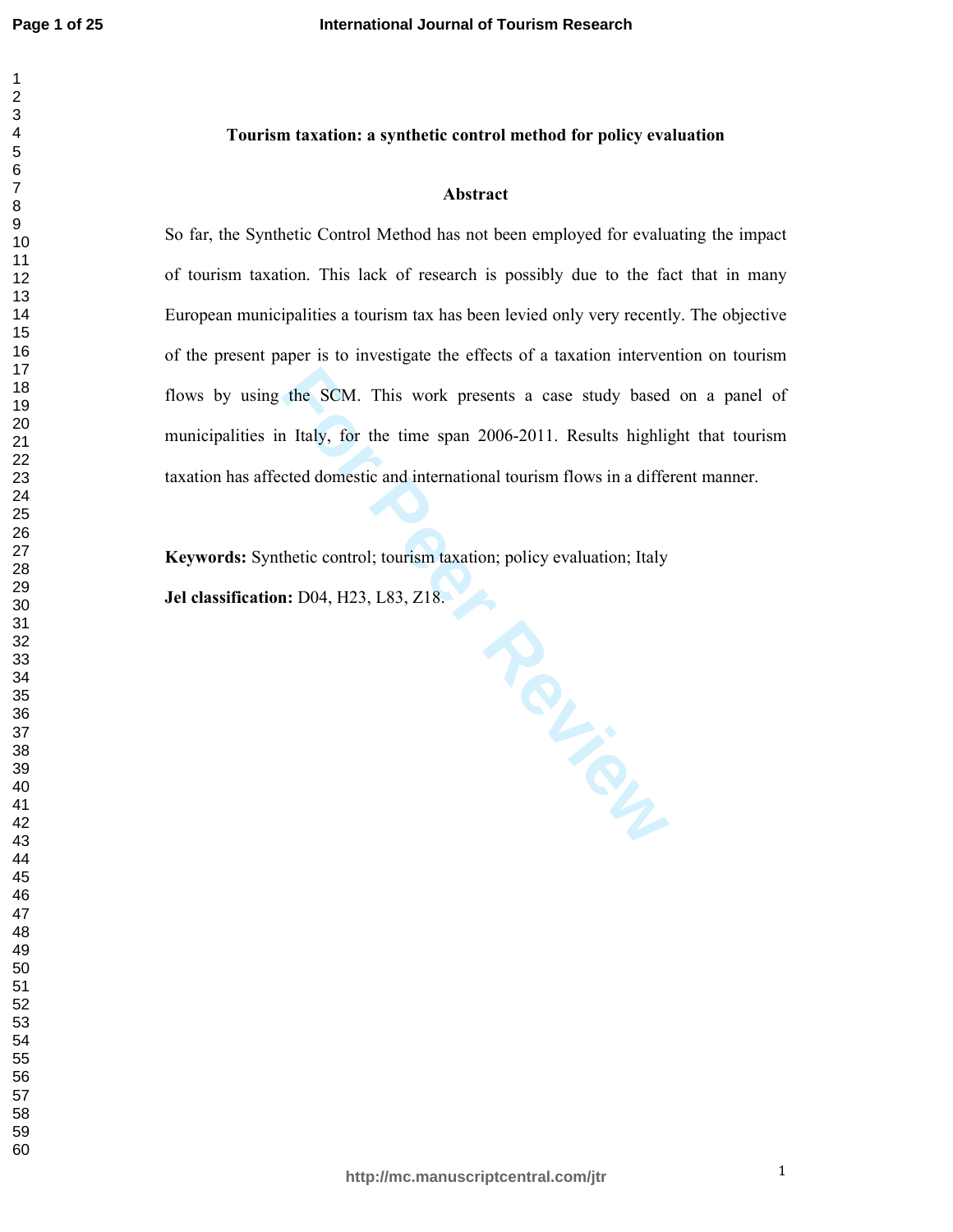## **1. Introduction**

Public institutions levy taxes for three main reasons: allocate a budget to supply goods and services; redistribute wealth amongst residents; internalize negative externalities. In the presence of market failure, governments may issue taxes to internalize the negative impact exerted by free riders on, amongst others, common resources. This is particularly true for the tourism activity where consumers tend to purchase and make use of environmental resources at the visited destination, without directly contributing to public budget.

ake use of environmental resources at the visited dest<br>ting to public budget.<br>and public services are two fundamental components<br>taminated landscape along with efficient public servic<br>ism-based economic growth and resident Environment and public services are two fundamental components of the tourism product. A uncontaminated landscape along with efficient public services is essential to foster both tourism-based economic growth and residents' quality of life in both the short and long run. However, during the tourism season, destinations often struggle to maintain unaltered quality of life perceived by tourists as well as by residents. Furthermore, many local governments face budget constraints that limit ways to mitigate against negative externalities on the environment.

In this respect, a government can achieve an internalisation of negative externalities via either a subsidy to pursue certain public interest objectives (see e.g. United Nations, 2000; Dixon et al., 2001) or issuing taxes. Specifically, taxes correcting any environmental externality caused by the presence of tourism are called *eco-taxes*. Tourism eco-taxes can be defined as those raised on tourists for improving and protecting the environmental. In recent times, the debate to introduce, or reintroduce, tourism taxation in specific destinations has become a relevant and controversial issue. As reported by the World Tourism Organization (UNWTO, 1998), while before the 1960's international tourism was effectively free of taxation, currently there are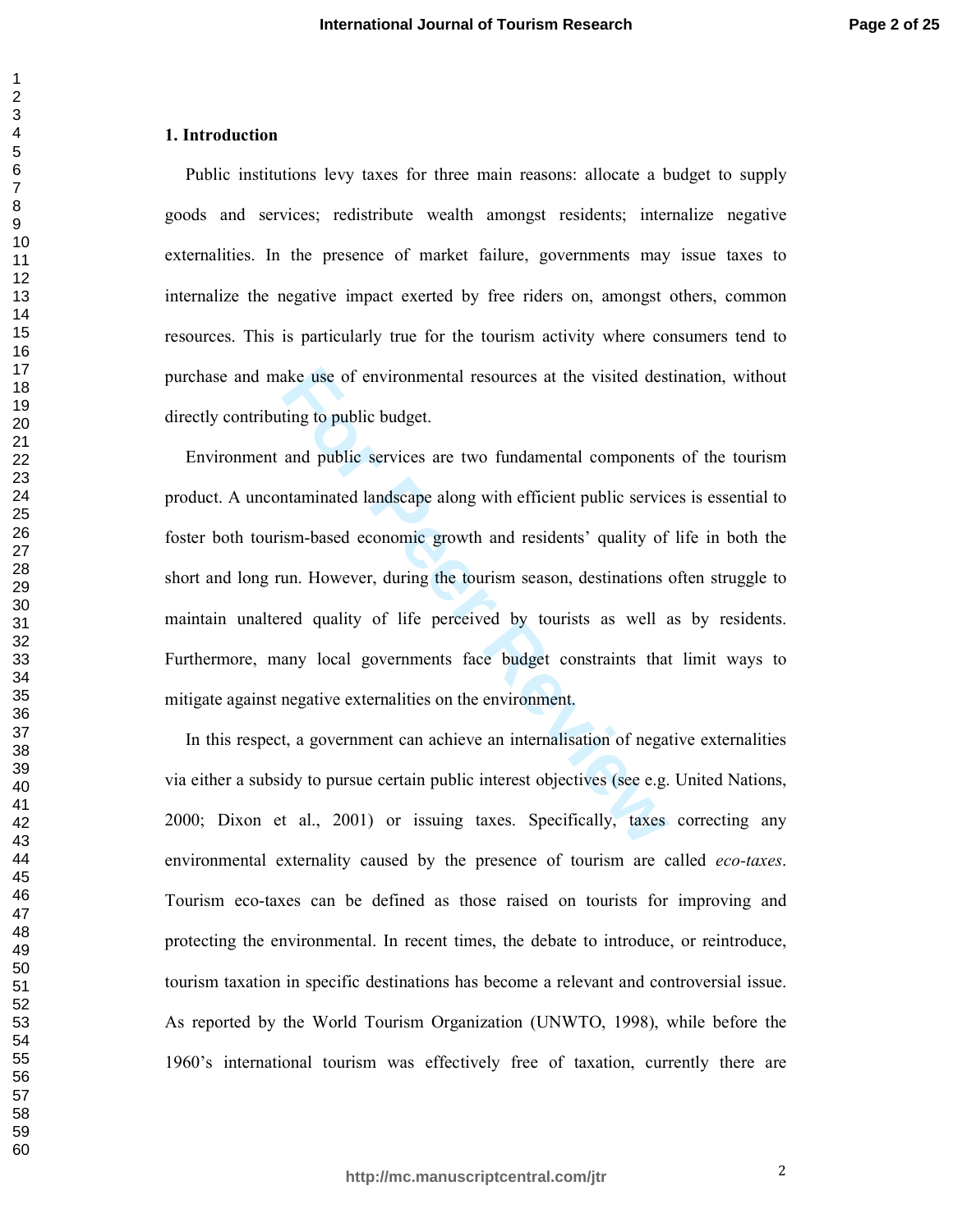**Page 3 of 25**

 $\mathbf{1}$  $\overline{2}$ 

approximately forty different types of taxes issued on the tourism sector in both developed and developing countries. The aim of issuing tourism taxes is to raise more revenue in order to fund environmental preservation, improve public infrastructure and overall quality of services supplied at a destination. Therefore, on the one hand, local governments support tourism taxation as an instrument to increase revenues from the non-resident population, on the other hand, stakeholders argue on the possible loss of competitiveness caused by its application (Aguilò et al, 2005).

caused by its application (Aguilò et al, 2005).<br>
nomic perspective, a tax is generally associated with a<br>
the overall welfare of the society in terms of less incon<br>
nd foreign currency. Also, the amount of the deadweig<br>
an From an economic perspective, a tax is generally associated with a deadweight loss that diminishes the overall welfare of the society in terms of less income, employment, fiscal revenue and foreign currency. Also, the amount of the deadweight loss is related to the demand and supply price elasticity and the overall effect is not so clear-cut (Bonham *et al.*, 1992; Gooroochurn and Sinclair, 2003). Therefore, a policy evaluation analysis, that monitors the effects of tourism taxation, is essential to establish who gains and who looses from the policy intervention. In this respect, the main aim of this paper is to estimate the effect of a policy taxation on tourism demand. The objective is twofold: firstly, to provide an update literature review on the economic models and applications on tourism taxation; secondly, to employ a policy evaluation method called Synthetic Control to empirically investigate the effects of the tourism tax on tourism flows, on tourist destination, taking the municipality of Villasimius in the island of Sardinia (Italy) as a case study. As far as the authors are concerned, this method is applied for the first time in tourism analysis. Within the Italian administrative and normative setting, the Island of Sardinia represents an interesting policy case study. Firstly, it is a "Special Statute Region" since by national Constitution it has the right to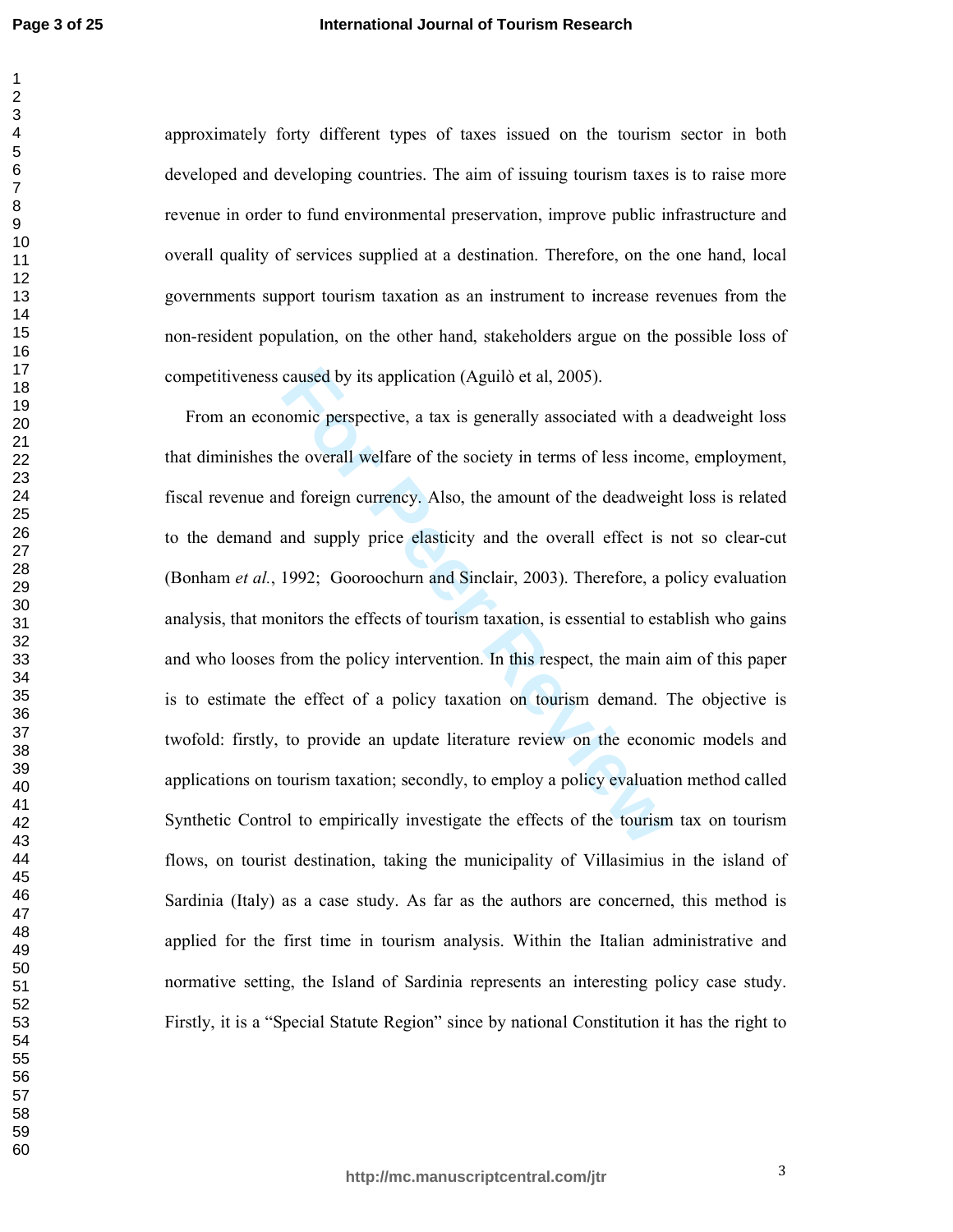levy additional regional taxes. Secondly, it is the first Italian region that has allowed Town Councils to levy tourism taxes as a means to internalize negative externalities.

a pair-wise comparison. Basically, it provides a method *i.e.* a set of destinations where no tax is levied) counterfactual tourism flows trajectory that the "treat erienced in the absence of the policy intervention. To th The *synthetic control method* has been used for the first time by Abadie and Gardeazabal (2003), who investigate the economic impact of the conflict in the Basque Country as a case study. This approach consists in comparing a set of "treated" destinations with a set of "non treated" destinations. Hence, it overcomes the shortcomings of a pair-wise comparison. Basically, it provides a methodology to build a control group (*i.e.* a set of destinations where no tax is levied) that adequately reproduces the counterfactual tourism flows trajectory that the "treated" destinations would have experienced in the absence of the policy intervention. To test the effects that the policy intervention may have had on tourism flows, panel data were collected for a time span that included the pre-treated period and the post-treated period from 2006 up to 2011. The dependent variable is expressed in terms of number of nights spent by tourists in registered official accommodation during the summer months, as a proxy of tourism expenditure (Brida *et al.,* 2013). The empirical findings provide a unbiased basis to evaluate the effects of tourism taxation that may provide directions to policy makers on the actual effects of tourism taxation.

The paper is organized as follows. The next section provides an update literature review on tourism taxation. Section 3 illustrates the case study under analysis. Sections 4 presents the methodology employed and Section 5 gives an account on the data used in the empirical application. Section 6 presents the main results from the empirical analysis, while last section draw the main concluding remarks along with policy implications.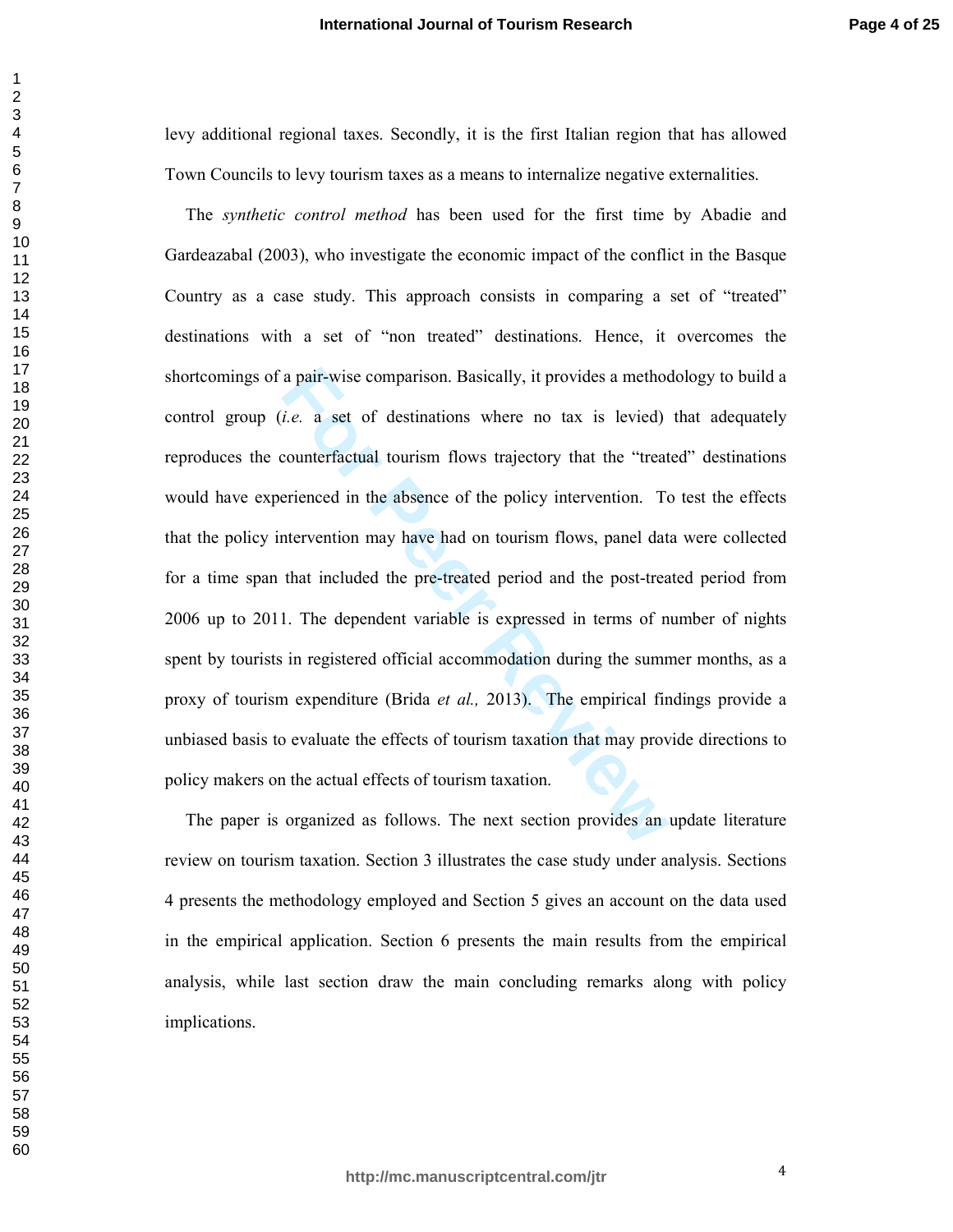## **2. Related literature**

This section provides a literature review on the economic models and empirical applications on this topic. As Gooroochrn and Sinclair (2005) point out, the topic of tourism taxation is rather complex and a few studies focus on the effects of such policies on the tourism activity.

rist tax levied on hotels in Hawaii. The authors find<br>rice changes and that an increase of the tax does in<br>arrivals. Combs and Elledge (1979) examine taxa<br>and motels in the United States and highlight as a smal<br>pact on the One of the first investigations by Mak and Nishimura (1979) analyses the effect of a hypothetical tourist tax levied on hotels in Hawaii. The authors find that tourists are insensitive to price changes and that an increase of the tax does not significantly decrease tourist arrivals. Combs and Elledge (1979) examine taxation on tourists selecting hotels and motels in the United States and highlight as a small *ad valorem* tax has very little impact on the tourism sector although it generates substantial revenues for the local government. All the above-mentioned studies highlight that, given the composite nature of the tourism product, an increase in taxation on one component may reduce expenditure on other components if substitute effects are present (see also Papatheodorou, 2001). Fujii *et al.* (1985), by using a system approach and time series data for the period 1961-1980 in Hawaii, find that a hotel room tax has a negative output effects on the lodging industry. A further empirical analysis on tourism tax in Hawaii, by Bonham *et al.* (1992), show that the tax effect on real net revenues is not significant (see also Bonham and Gangnes, 1996). On the same line, Gooroochurn (2004) and Gooroochurn and Sinclair (2005), analyzing the case of Mauritius, via Computable General Equilibrium (CGE), confirm that tourism taxation is more efficient than taxing other sectors in terms of domestic welfare.

Also studies applied to European cases find controversial results. On the one hand, Durbarry and Sinclair (2001), investigate the effect of tourism taxation in the United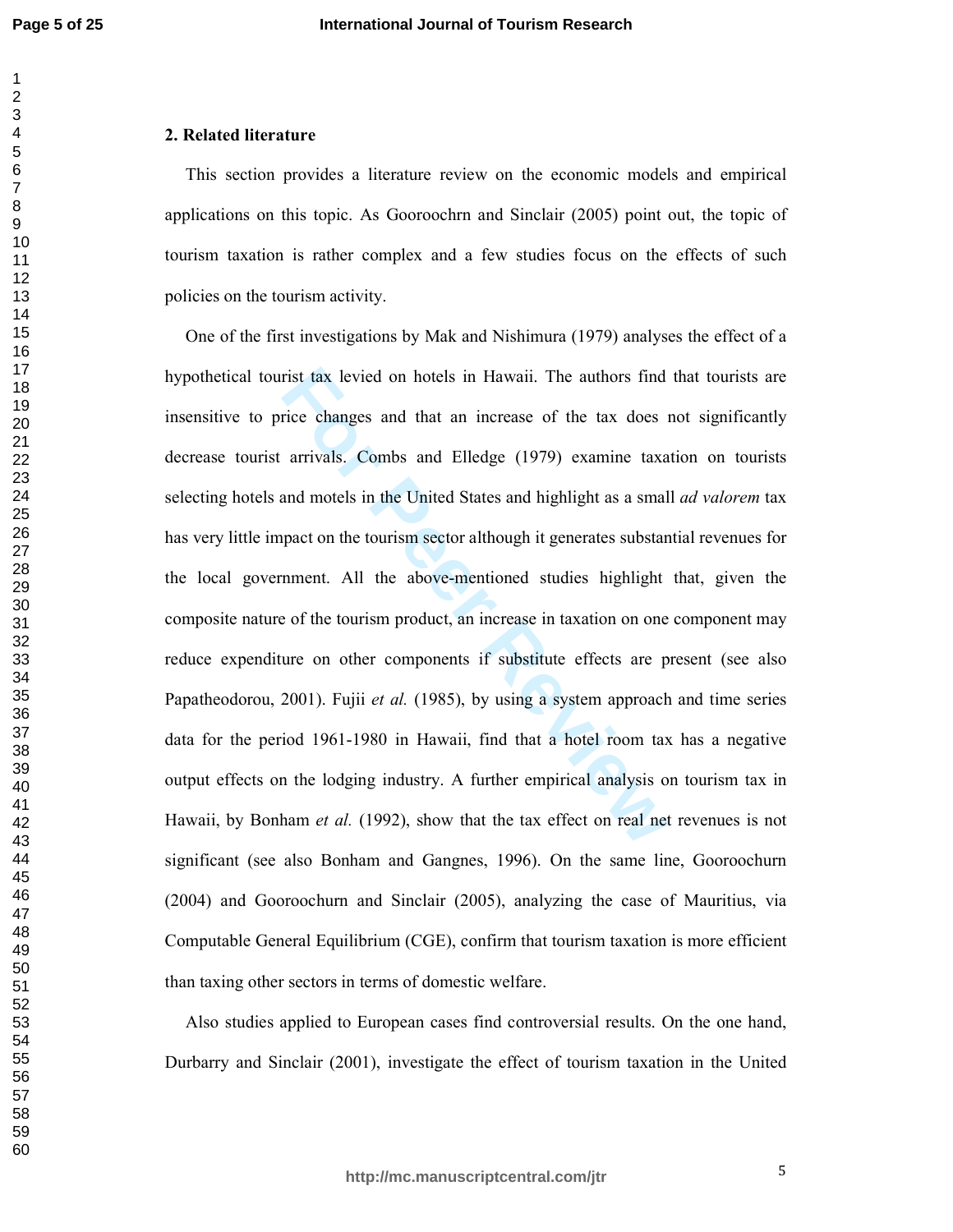tion. On the other hand, Taylor *et al.* (2003) in<br>ay (WTP) for environmental quality in the Croatian isla<br>r environmental protection is higher (0.65€ per day) th<br>e topic, Guzmán (2004) and Aguilò *et al.* (2005) analy<br>e Kingdom during the 1990's. The authors find that tourism expenditure is sensitive to changes in prices with an elasticity value of unity: this implies that when prices increase of certain percentage tourism expenditures will decrease by the same percentage. Jensen and Wanhill (2002), examining the case of Denmark accommodation *value added tax* (VAT), argue that the tourism tax growth in recent years is not welfare enhancing. In fact, governments often consider tourism taxes as "easy money" obtained from nonresident population. On the other hand, Taylor *et al.* (2003) investigating the willingness-to-pay (WTP) for environmental quality in the Croatian island of Hvar, find that the WTP for environmental protection is higher (0.65 $\epsilon$  per day) than the proposed tax. On the same topic, Guzmán (2004) and Aguilò *et al.* (2005) analyze the impact of eco-taxes in the Balearic Islands (Spain). According to Guzmán (2004), tourism taxation is an adequate solution to counteract negative impacts of tourism. Furthermore, Aguilò *et al.* (2005) find that international tourism demand (German, British and Dutch) is less price sensitive. A study for the case of Spain, by Gago *et al.* (2009), finds that both direct and indirect taxation - hotel room tax and VAT respectively- has insignificant effect on the economy as well as on the tourism sector in general. Sheng and Tsui (2009), via a theoretical general equilibrium structure, reveal the key role played by the government in reducing negative externalities on the community. Yet, under a biased political system in which the interests of a certain stakeholder prevails on the market a social optimum may be difficult to achieve. In these circumstances, local firms together with external tourism enterprises successfully may force policy makers to limit tourism taxes hence undermining the sustainable development of the destination.

In Italy, since the tourism tax has only recently been re-introduced (2011), empirical research is rather limited. Perelli *et al.* (2011) find that tourism taxation does not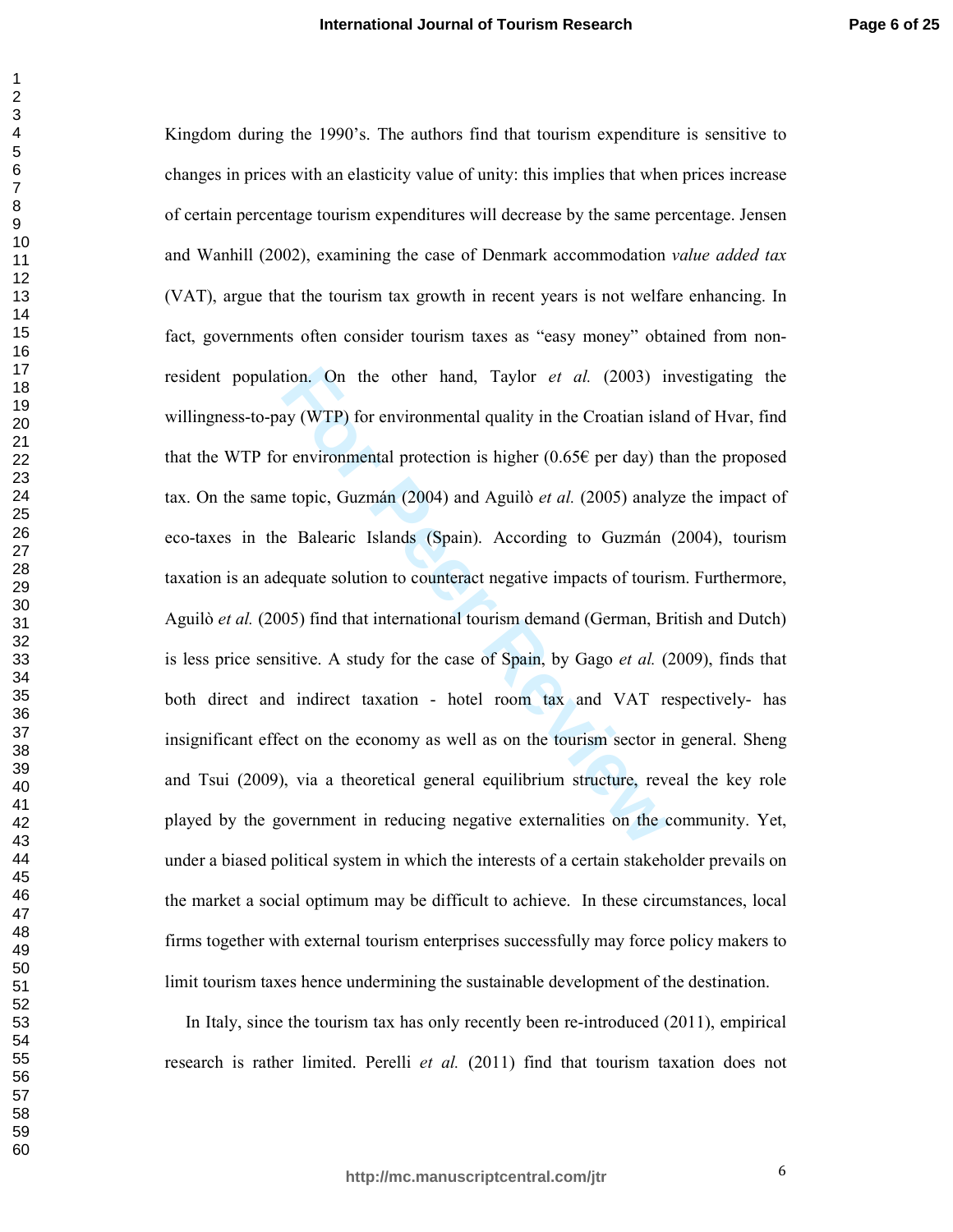## **International Journal of Tourism Research**

significantly affect tourist' choice in Villasimius. From their analysis, it emerges that the location is chosen for its high environmental quality. Biagi *et al.* (2013), by using descriptive analysis, find results in line with those of Perelli *et al.* (2011).

90. On the contrary, this topic is of relatively recent in<br>x is levied in the majority of countries, the real impact<br>tensively measured. The papers analyzed so far sugge<br>and the consequent potential benefits generated by t Overall, this literature review highlights that most studies focus on the United States and that the effect of this type of taxes depends on the demand elasticity. According to Bonham *et al.* (1992) 47 out of 50 American states levied taxes on hotel room occupancy in 1990. On the contrary, this topic is of relatively recent interest in Europe. Although, the tax is levied in the majority of countries, the real impact on tourist flows has not been extensively measured. The papers analyzed so far suggest the important role of tourism and the consequent potential benefits generated by tourism taxation. However, the distortions generated by a tourism tax needs to be assessed for effective policy implementation. In this context, an *ex ante* and *ex post* analysis on the tourism tax recently introduced in Italy might provide policy makers with a clearer picture of its overall effects. **3. Tourism taxation: the case of Villasimius** 

According to Biagi and Pulina (2008), the Sardinian government's interest in the natural environment and sustainability issues is characterised by four main stages: *neutrality*, *concern*, *change* and *reinforcement*. The application of tourism taxation by the regional government can be included in the stage of *reinforcement* of environmental policies. This period is characterized by a different attitude of regional institutions towards a more responsible use of natural resources, the conservation of cultural heritage and maintaining the biodiversity.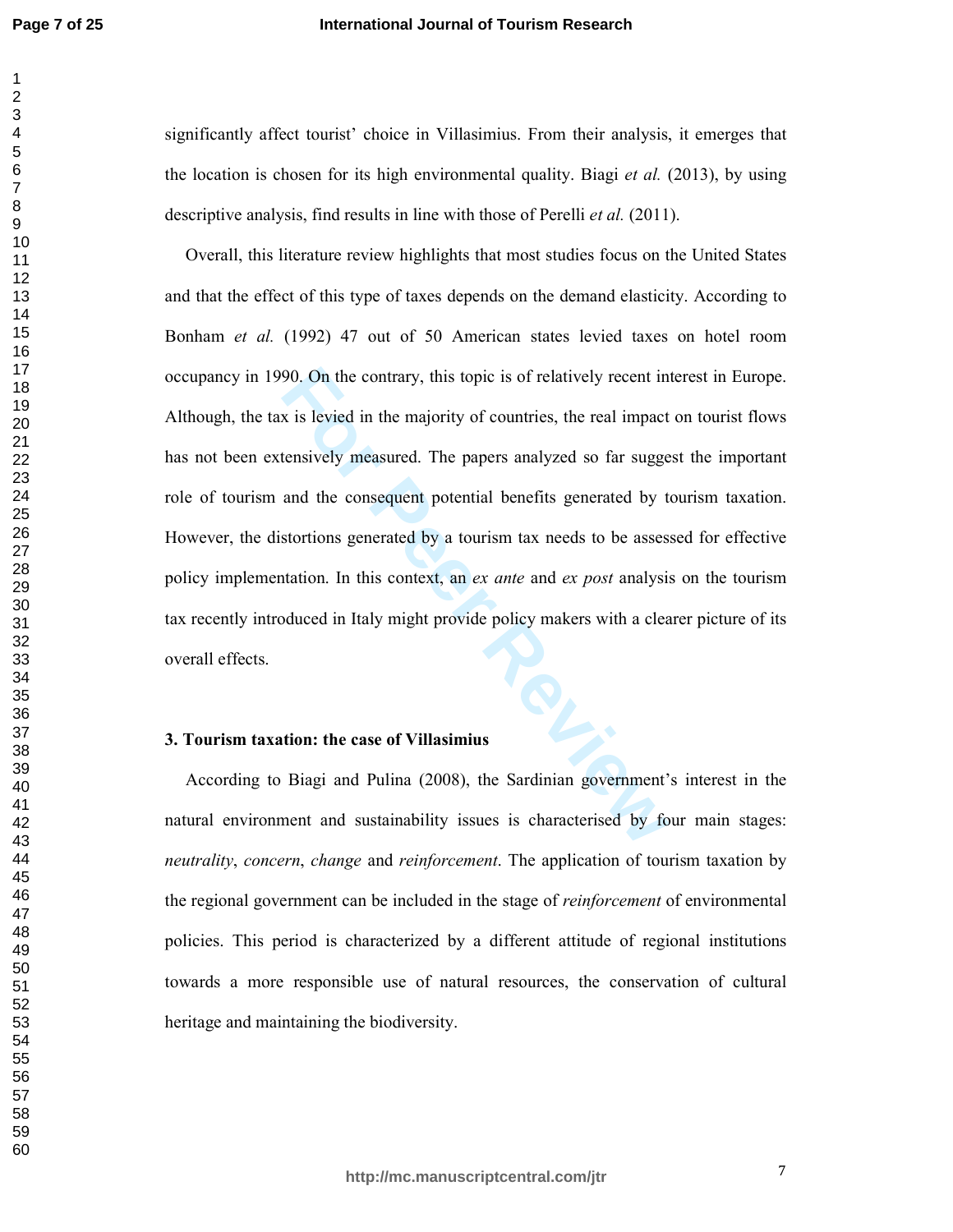Since 2007, Sardinia has been the first Italian region that has allowed town councils to levy tourism taxes as a means to internalize negative externalities. A regional law enacted in May 2007 (law number 2, May 29, 2007, art. 5) authorized local councils to apply a tourism tax during the peak season. The tax applies to those tourists who choose official accommodation over the summer period  $(15<sup>th</sup>$  of June until  $15<sup>th</sup>$  of September). Owners or managers of accommodation collect the tax, and the public revenues are allocated to improve tourism services and the environment.

For Provinces and the environment.<br> **Example 15 Solution** Societed in the southern part (Cagliari Province<br>
Example 2011 and the southern part (Cagliari Province<br>
Example 2011, the national dourism taxation law and the mun In 2008, Villasimius located in the southern part (Cagliari Province) levied the tax. However, it lasted for a very short period of time as this tax was repealed in 2009 (after the fall of the regional government). Two years later, 2011, the national government introduced a national tourism taxation law and the municipality of Villasimius reintroduced the tax (Table 1).

# [TABLE 1 HERE]

Villasimius ranks first in the province for number of tourists with a share of 22% of the province's number of nights of stay. The supply of tourist accommodation has constantly increased in the town. However, unlike the rest of Sardinia, Villasimius has not experienced a sharp increase in the number of B&B (in 2012, the official statistics recorded only 3 units compared to around 40 hotels). Therefore, its tourist supply is characterized by high quality of tourist services, and it is considered as one of the most famous in the Mediterranean Sea. The town council of Villasimius includes the marine protected area of *Capo Carbonara* that extends over an area of approximately 8.6 km<sup>2</sup>, that comprises sandy beaches and the Notteri pond characterized by a rather fragile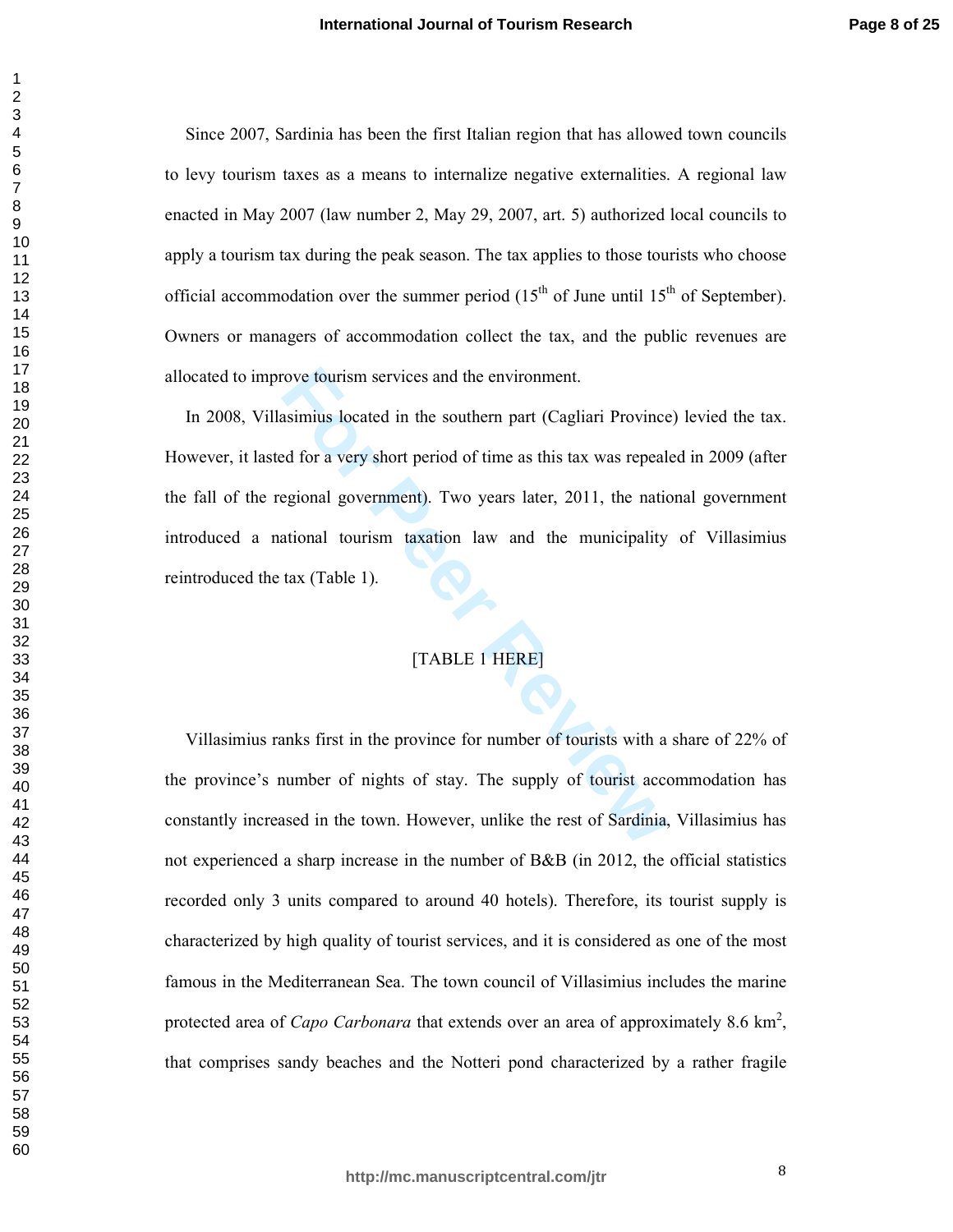environmental setting. Since the second half of the Nineties of the past century, Villasimius has pursued a process of environmental improvement trading off preservation and exploitation of resources in an attempt to get the most benefit and to ensure at the same time the sustainability of the tourism development. For these reasons, Villasimius is configured as an interesting case study whose results in the management policy represent a useful reference for other tourism destinations.

As far as revenues are concerned, Villasimius collected approximately 503,430 euros from June to September 2008. The other three years' revenues were 392,104 euros from July to August 2011, 631,000 euros from June to September 2012, and 637,640 euros from June to September 2013. The revenues obtained in 2011 and 2012 were allocated to improve tourist services and to finance local environmental policies.

# **4. Methodology**

mues are concerned, Villasimius collected approximate<br> **For Peer 2008.** The other three years' revenues were 392<br> **For Peer 2013.** The revenues obtained in 2011 and 201<br> **St services and to finance local environmental poli** In this section, an in depth account on *the synthetic control* approach is provided. Normally, in policy evaluation analysis, the *"treated"* group under investigation is the group of individuals targeted by the policy. By means of specific techniques, this group is compared to the *"non-treated"* group (or control group) before and after *"treatment"*, i.e. the policy under analysis. Specifically, the non-treated consists of individuals having the same, or similar, characteristics of the treated one but not targeted by the policy under analysis. One of the most difficult tasks researchers generally face when using policy evaluation technique is the definition of the control group. According to Abadie and Gardeazabal (2003), the novelty of the so-called Synthetic control method (SCM) is to use a "composite" control group. The control group does not consist of specific already-existing individuals chosen a priori by the researcher but rather is an artificially created group of already-existing individuals. In other words, the control consists of a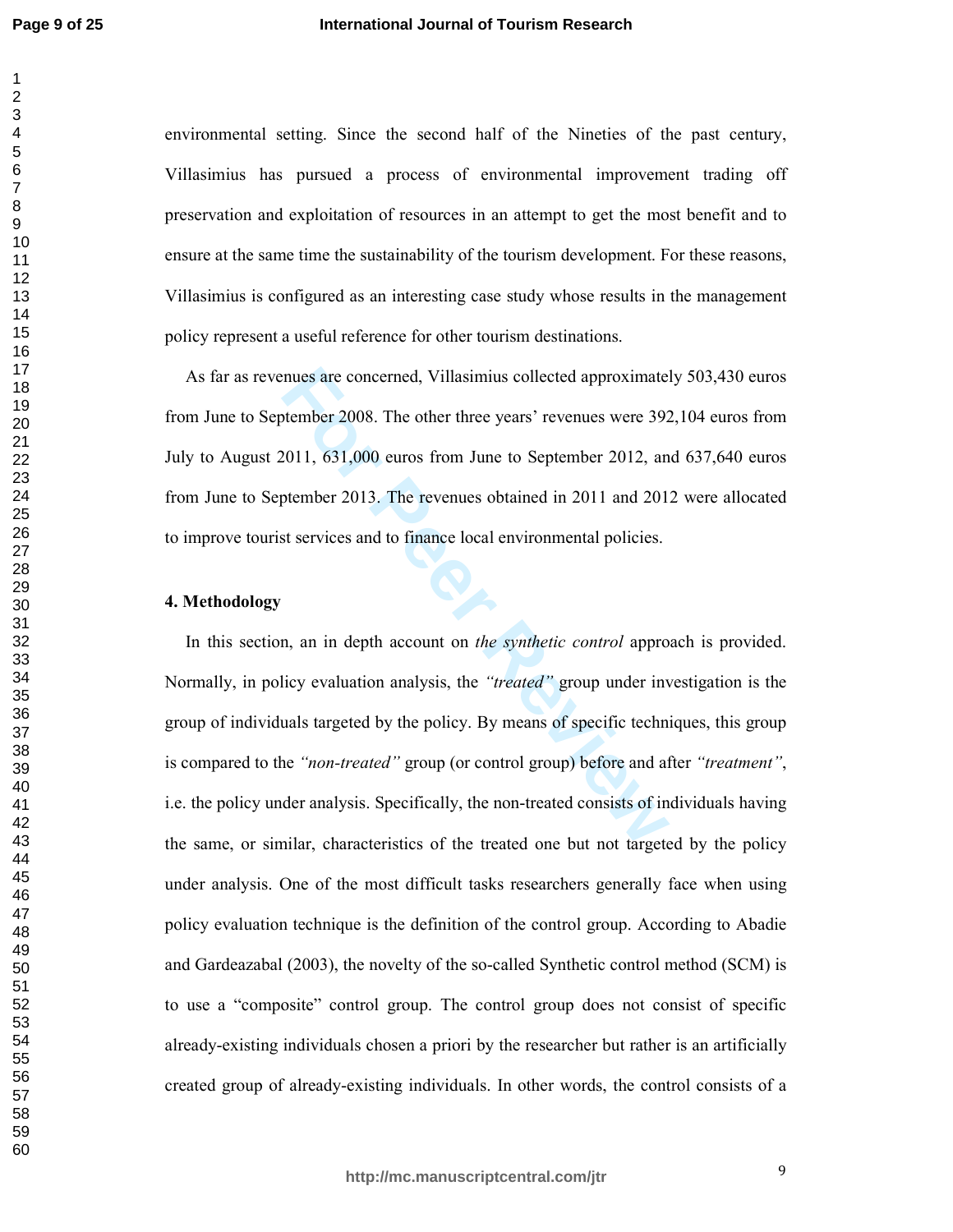set of  $J$  (which can be individuals, municipalities, regions, countries, etc.), where each  $j$ is weighted by  $W = (w_1, ..., w_j)$ , which is a  $(Jx, I)$  vector of nonnegative weights whose sum equals one. The scalar  $w_j$  corresponds to the relative weight of each *j* under analysis in the synthetic control. The choice of a valid subset of control units is crucial to minimize the differences between the synthetic control and the case under study before policy application. In other words, the basic idea is that the future path of the synthetic control group mimics the path that would have been observed in the treated unit in the absence of treatment.

imics the path that would have been observed in the tr<br>nent.<br>methodology employs two main steps. The former cor<br>trol, while the latter involves of calculating the counter<br> $Y_{ii}^N$  is the outcome matrix for the control gro In detail, this methodology employs two main steps. The former consists in creating the synthetic control, while the latter involves of calculating the counterfactual outcome  $Y_{it}^I = Y_{it}^N$ , where  $Y_{it}^N$  is the outcome matrix for the control group. By comparing the counterfactual to the treated unit, outcome treatment effects can be eventually evaluated such that:

$$
\alpha_{it} = Y_{it}^{\text{I}} - Y_{it}^{\text{N}} \tag{1}
$$

Although Abadie *et al.* (2010) argued that the potential applicability of SCM to comparative case studies is very large, especially in situations where traditional regression methods are not appropriate, SCM has been rarely applied so far (see for example, Abadie and Gardeazabal, 2003; Abadie *et al.* 2010, Lee, 2011; Coffman and Noy, 2012; Pinotti, 2012, Hinrichs, 2012; Billmeier and Nannicini, 2013; Cavallo *et al*., 2013; Abadie *et al*., 2015). In a recent study by the Bank of Italy, Pinotti (2012) uses SCM to estimate economic performance in two Italian regions exposed to mafia activity. At a regional level, other authors have applied SCM to study the economic effects of the terrorism in the Basque country (Abadie and Gardeazabal, 2003) and to analyze anti-tobacco policies in California (Abadie *et al.*, 2010). At a country level, Lee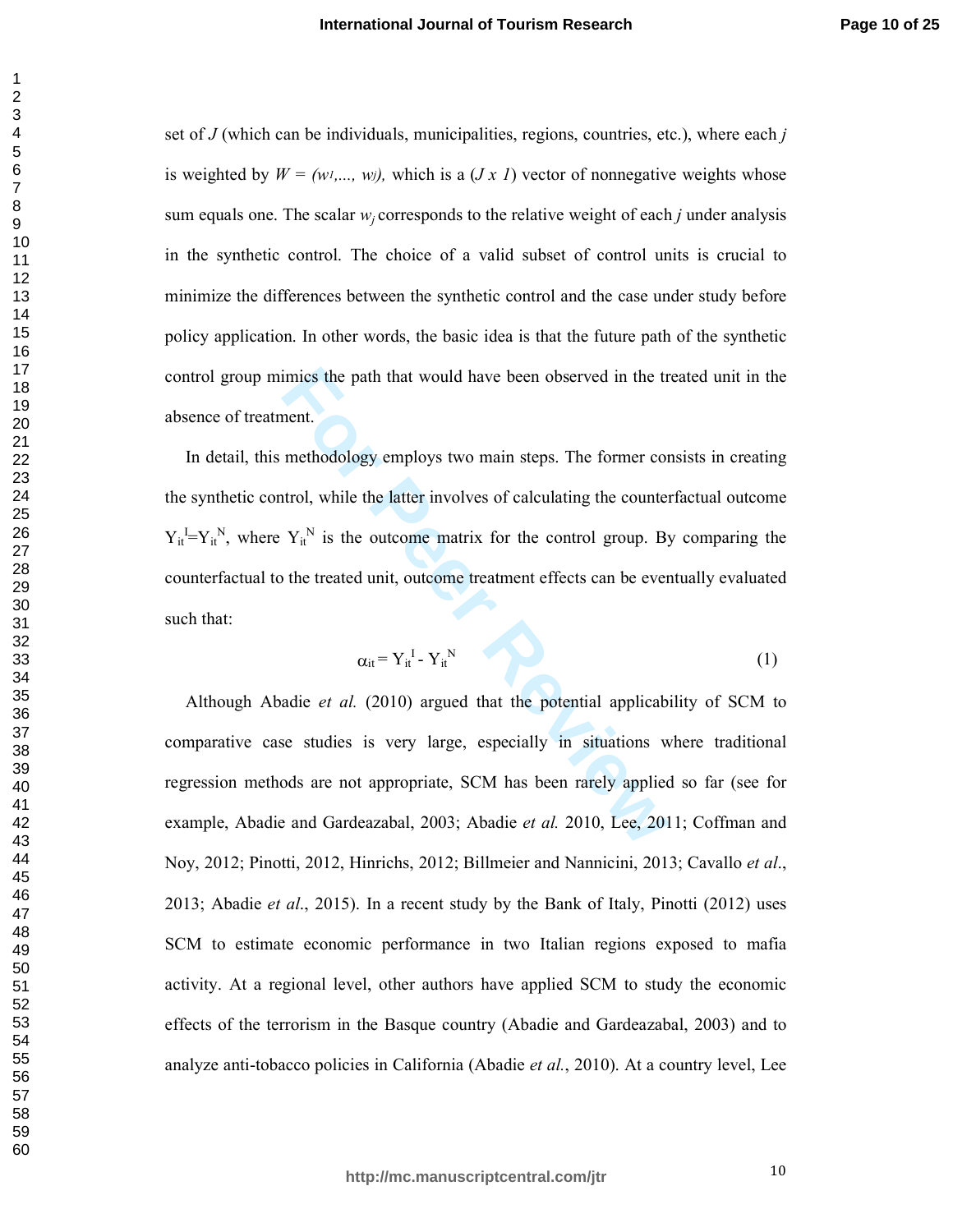(2011) examines the effects of inflation in emerging economies and, in a wider study, Billmeier and Nannicini (2013) investigate the impact of economic liberalization on real Gross Domestic Product (GDP) per capita within a sample of 180 countries worldwide. Cavallo *et al.* (2013) examine the impact of natural disasters in economic growth using a dataset of 196 countries over the period 1970-2008. More recently, Abadie *et al.* (2015) estimate the economic impact of the German reunification. The authors use data on GDP over the time spam 1960-2003 for sixteen OECD countries as synthetic control for the West Germany.

External 1960-2003 for sixteen OECD countries as many.<br> **For Formal Amazing Set Amazing Set Amazing in the regional level.** Within this thread<br>
poses a step further by employing SCM at a municip<br>
e microeconomic framework. The common features of these works include territorial applications, although they still propose empirical analyses at the regional level. Within this thread of literature, the present study goes a step further by employing SCM at a municipality level, thus providing a more microeconomic framework. The objective is to assess the impact that tourism taxation has on tourist flows in Villasimius. As indicators, tourist arrivals, tourist nights of stay and length of stay are considered in the pre- and post-treatment period for international and domestic demand. To this aim, tourist flows in Villasimius during the tax application are compared to a weighted combination of other Sardinian municipalities chosen as control group before the tax imposition. Therefore, the weighted average of other Sardinian municipalities represents a "synthetic" control without tourism taxation. The control consists of 41 municipalities with similar characteristics that have been chosen in order to minimize the differences between the synthetic control and Villasimius before the tax implementation.

**5. Data**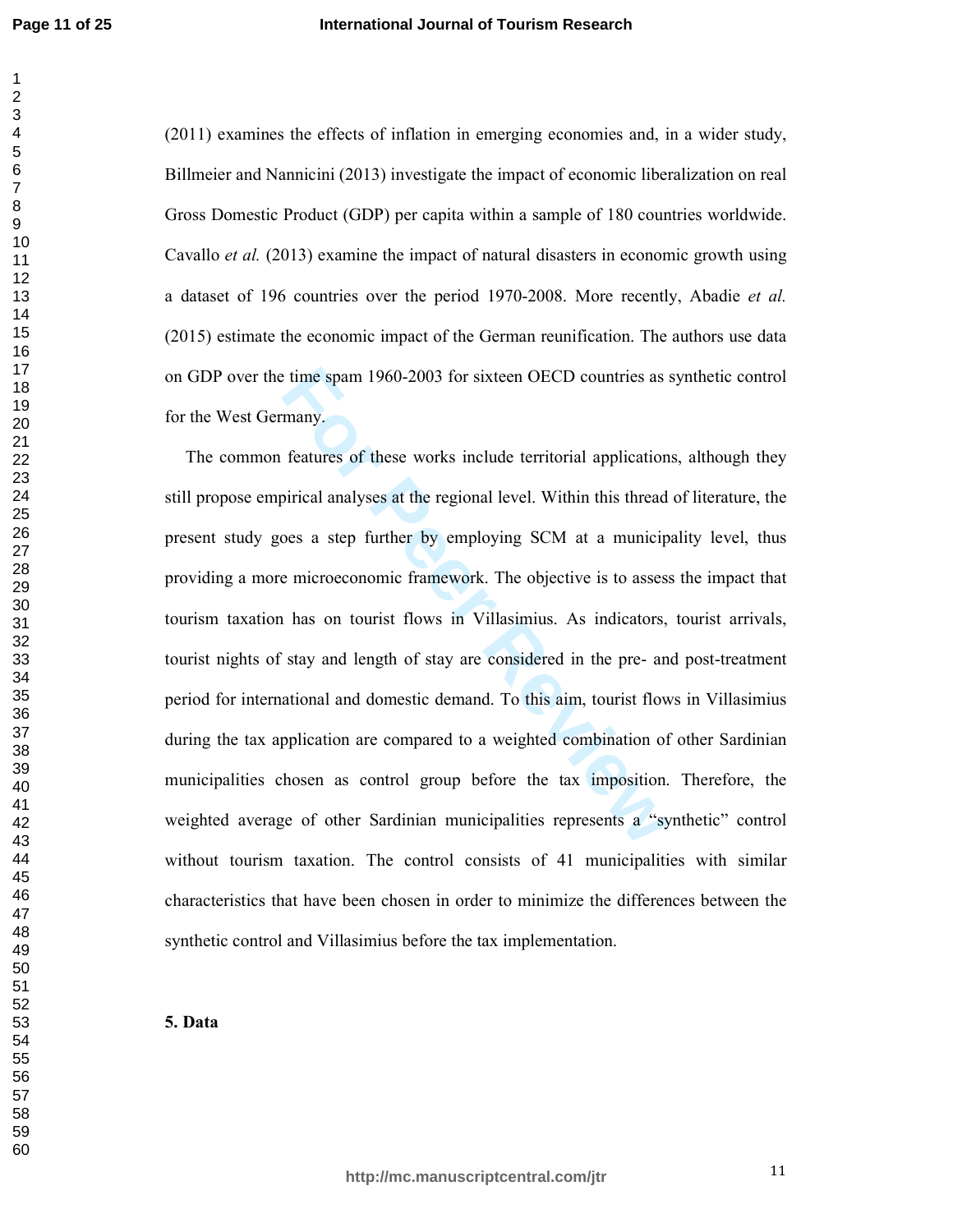*nale*), and the latter to ISTAT. After appropriate adjumitive data. Unfortunately, this process is time consury published after two years (for example, ISTAT publis in unclusion consury published after two years (for exam The National Institute for Statistics (ISTAT) provides annual data on the tourism sector in Italy. Whereas demand-side data are available at a provincial, regional and national level, supply-side data are provided at the municipality level. Statistical information on tourism supply and demand of the officially registered accommodation (hotels, campsites, B&B) is collected on a monthly frequency by the relevant local office, which transmits the data to the Regional office (the so called, *Ufficio della Statistica Regionale*), and the latter to ISTAT. After appropriate adjustments, ISTAT publishes the definitive data. Unfortunately, this process is time consuming and ISTAT data are normally published after two years (for example, ISTAT published 2012 data in January 2014). Furthermore, ISTAT data for the demand side of the market (i.e., tourist arrivals and nights of stay) are not provided at a monthly frequency or at the municipality level. Therefore, data for the present analysis were obtained from the local and provincial level statistical offices.

Specifically, municipality-level monthly data on tourist arrivals and nights of stay in the official accommodation for the period 2006-2011 are used for six indicators: domestic tourist arrivals, international tourist arrivals, domestic overnights stay, international overnights stay, length of stay of domestic tourists and finally the length of stay of international tourists. Specifically, these two segments of demand are analyzed separately since characterized by distinctive features (Pulina, 2011). Given the availability of homogeneous data for the control group, the sample period begins in 2006, two years before the treatment, and it ends in 2011. A complete list of variables and the respective sources are illustrated in the appendix (Table A.1)

The synthetic control is constructed according to two criteria: location of the municipalities and data availability. Data were first collected on the municipalities of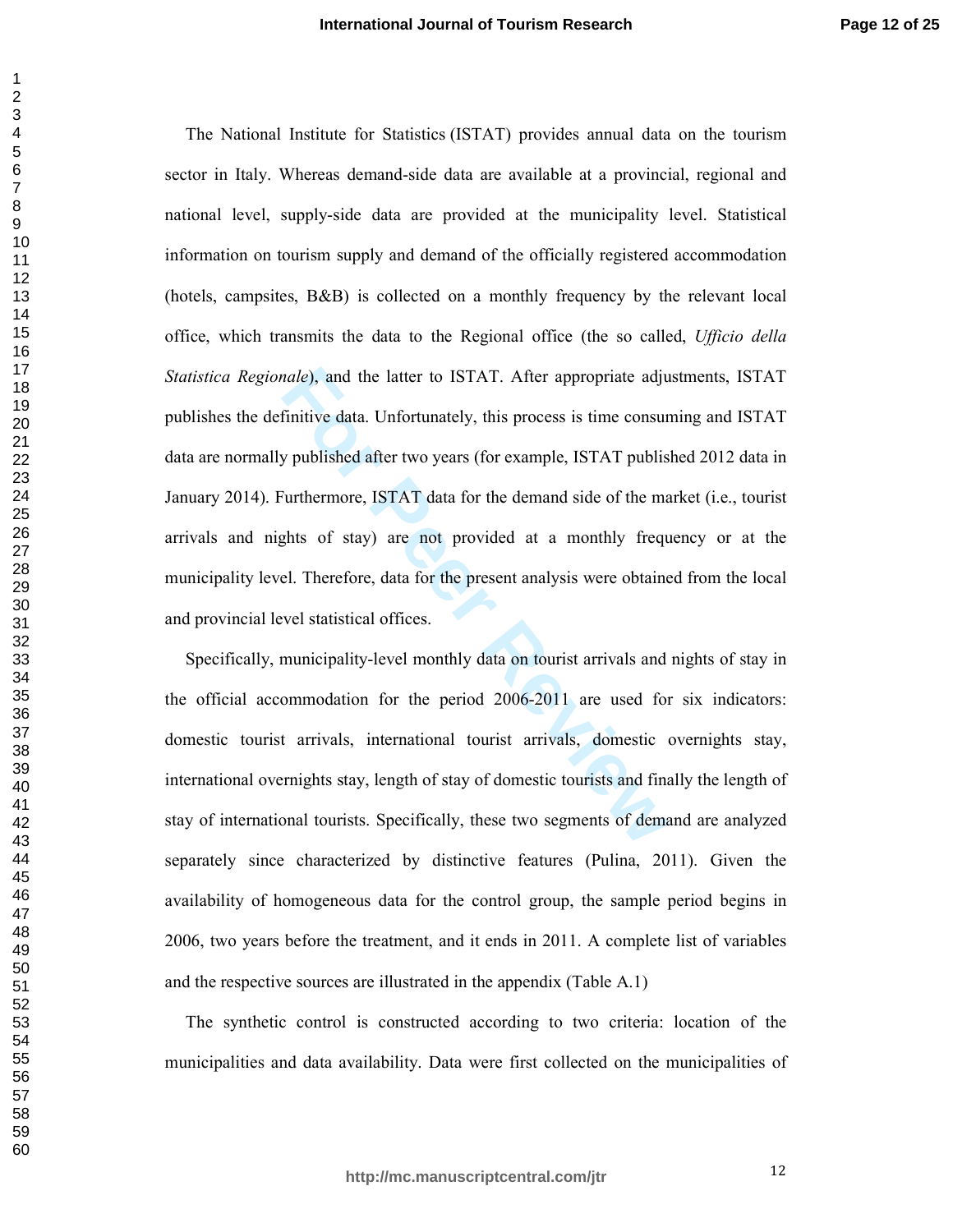the Cagliari Province, which includes the treated unit (Villasimius). The sample was then extended to the municipalities located in the two neighboring provinces: Carbonia-Iglesias and Ogliastra. Data on an important tourism municipality, Alghero (located in the north of Sardinia, Sassari province), have also been included to minimize output differences between the treated unit and the control group, since it is characterized by similar number of tourism flows of the treated unit. A list of all the municipalities considered in this empirical study is provided in the Appendix (Table A.2).

# **6. Results**

This section discusses the results obtained from the application of SCM to the case study. To this aim, the STATA command *synth* devoloped by Abadie *et al.* (2003) is employed.

s empirical study is provided in the Appendix (Table A<br>discusses the results obtained from the application of S<br>im, the STATA command *synth* devoloped by Abadie<br>ws the trend of each of the tourism variables under<br>ous line Figure 1 shows the trend of each of the tourism variables under analysis for the treated (continuous line) and the synthetic control unit (dashed line). The synthetic control algorithm attributes the weights by using all 41 municipalities in the control group, with the only exception for domestic tourist arrivals and overnights stay (see Figure 1, Graphs 1 and 2 – row "Control Number"), where the control number collapses to two and one municipalities, respectively. Furthermore, the root mean square prediction error statistic (RMSPE), which is minimized for the pre-treatment period, is higher than in the other cases. Overall, these results indicate that, on average, the pretreatment features of the domestic demand are different from those of the treated unit. For this reason, one can argue that the interpretation for the variables presented in Graphs 3, 4, 5 and 6 is robust and statistically reliable, and hence discussed further below.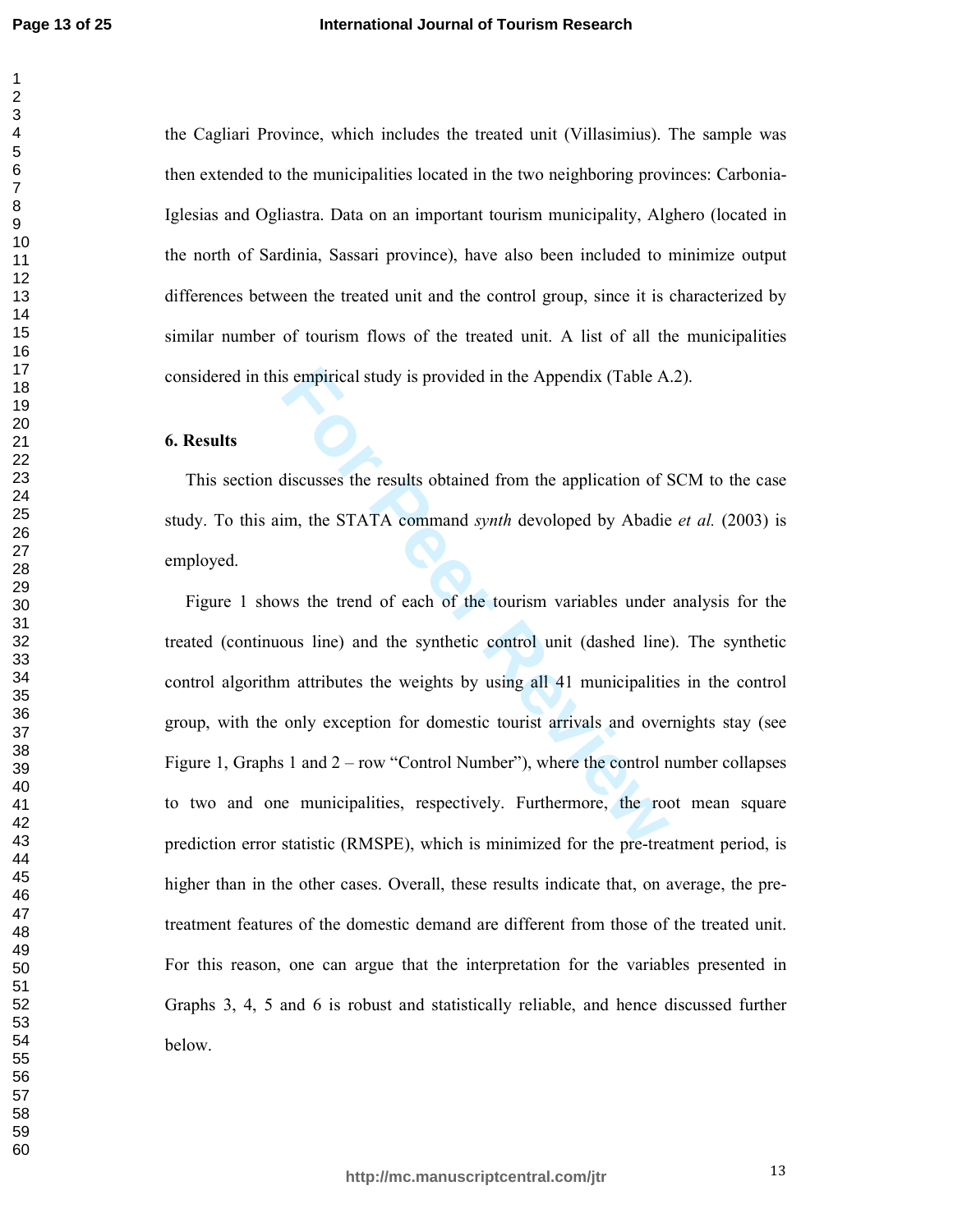Notably, from Graph 3, it emerges that since 2007 both the treated unit and the control unit have shown a decline in the domestic demand, expressed in terms of length of stay. However, it also appears that since the introduction of the tourism tax, the treated unit has experienced a sharper decline in this segment of demand with respect to the control unit. This negative trend of domestic tourism is in line with the regional trend. As reported in CRENoS (2013, 2012), in the last decade, domestic demand in Sardinia has in fact shown an overall decrease.

act shown an overall decrease.<br>
tture emerges when considering the international dem-<br>
4, in the pre-treatment period (2007), the treated unit<br>
revariational tourists while the control unit experienc<br>
te treatment, the num A different picture emerges when considering the international demand. Taking into account Graph 4, in the pre-treatment period (2007), the treated unit experiences an increase of international tourists while the control unit experiences stabilization. Overall, after the treatment, the number of international arrivals in the control unit shows a higher volatility than the treated unit but the latter remains at a significantly higher level. The number of international overnights stay depicted in Graph 5 shows an increase after the treatment in Villasimius, especially in 2011, while a pronounced decrease is detected in the control unit, with a slight recover in 2011. Finally, while in the pre-treatment period both, the treated and non-treated unit, present a decline in the international length of stay (Graph 6), after the treatment Villasimius does not follow the same pattern denoting a clear increase and less volatility than the control unit.

## [FIGURE 1 HERE]

## *6.1 A cost and benefit analysis*

To better understand whether tourism taxation has a positive or negative impact on the resident population in Villasimius, as well as the entire municipality, a *cost-benefit*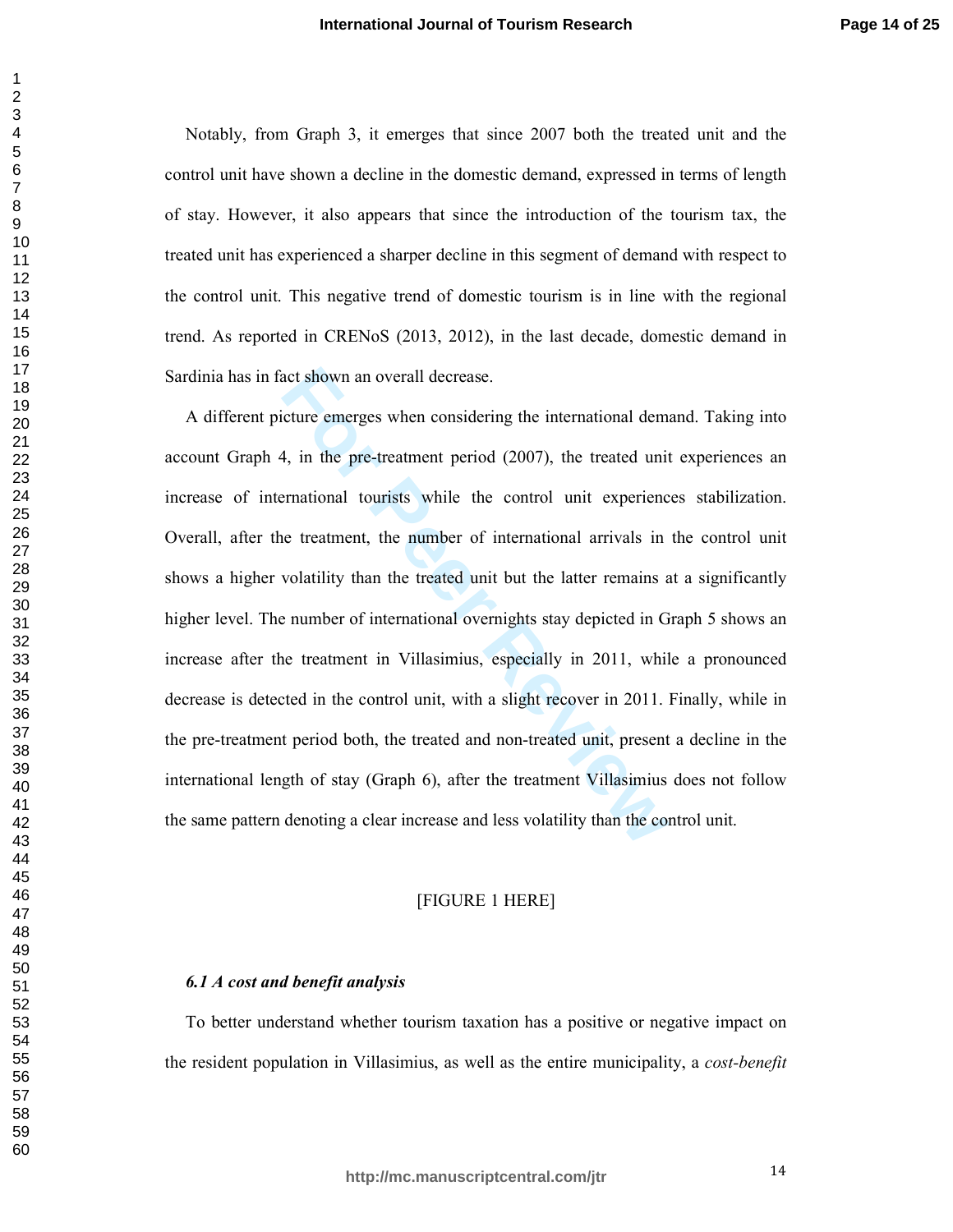*analysis* (CBA) is run. The CBA is a tool that allows comparison between total benefits and total costs -in a specific place and in a specific time- in order to evaluate if the policy under analysis would generate a net benefit. If the aggregate of benefits exceeds the losses, it indicates a net benefit:

$$
\sum V_i > 0 \tag{2}
$$

sm taxation revenues in Villasimius in 2008, the first y<br>cost is considered as an opportunity cost. In fact, o<br>xy for total costs by multiplying the average in<br>day in Villasimius by the variation in nights of stay in<br>avera where  $V_1, V_2, \ldots, V_n$  are the benefits for each *n* tourists. In this analysis, the total benefit is the total tourism taxation revenues in Villasimius in 2008, the first year in which tax was levied. The cost is considered as an opportunity cost. In fact, one can obtain a satisfactory proxy for total costs by multiplying the average individual tourist expenditure per day in Villasimius by the variation in nights of stay in 2008 compared with 2007. The average expenditure per day is the result of a survey conducted by *Centro di Ricerche Nord Sud Sardegna* (CRENoS) in 2012 where tourists where asked about their amount of holiday expenditure in the visited destination in Sardinia (travel costs are not considered here). Hence, data can be divided by segment of demand and by municipality.

In Table 2, a cost-benefit analysis is considered. After the tourism taxation implementation, Villasimius collected approximately 250,000 euros – of which 50% returned to the regional government. From this amount, the total expenditure by tourists is deducted had their number been the same as in the previous year. Results show that Villasimius received a net benefit of approximately 115,000 euros, which increases to 367,000 euros in case the total benefit is considered. Conversely, the same exercise run for 2011 shows a net cost of approximately 1 million euros. However, despite it is difficult to precisely disentangle the drivers of this loss, the comparison of the loss of domestic tourism in Villasimius in 2008-2011 with respect to the regional trends shows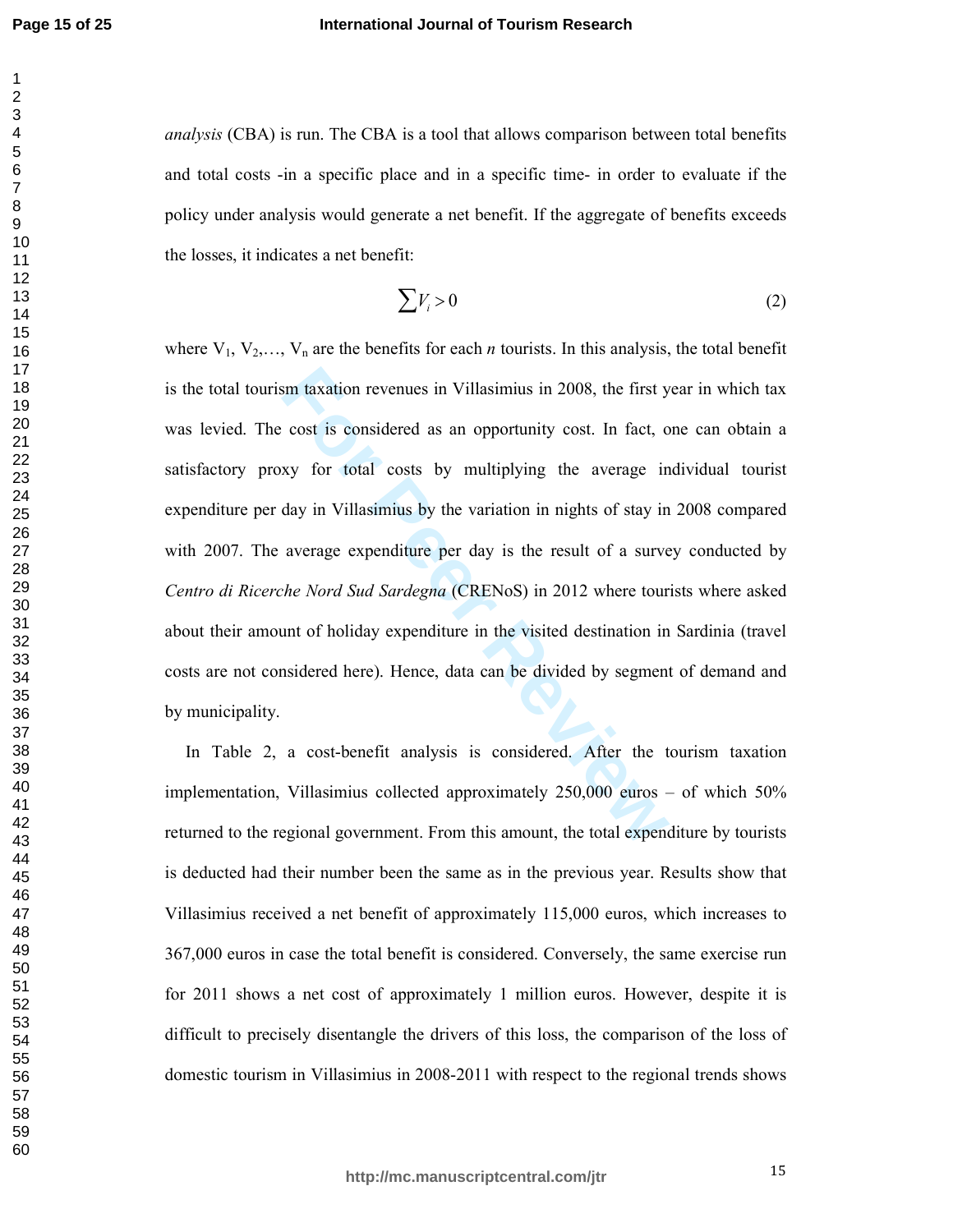that in Villasimius the loss is much lower (-12% versus -17% of domestic tourism in Sardinia, as a whole). This can be seen as a signal that the loss is not so much related to the tourism tax *per sè.*

[TABLE 2 HERE]

For with particular regard to the environmental sustainal<br>
ement. In this respect, this fiscal contribution can b<br>
since its main purpose is to protect the environment<br>
Specifically, the highest quota (18%) was allocated t As already stated, it is noteworthy that tax revenues are by law finally allocated to the tourism sector, with particular regard to the environmental sustainability and tourist services improvement. In this respect, this fiscal contribution can be defined as an earmarked tax since its main purpose is to protect the environment and to provide tourism services. Specifically, the highest quota (18%) was allocated to "Environmental and sustainability", which includes the promotion, development and protection of the marine protected area and the sandy shore.

[FIGURE 2 HERE]

# **7. Conclusions**

The purpose of a tourism tax is to both generate local public revenues and to correct market failures. As discussed in the introduction, the latter can be seen as a sufficient but not necessary condition to levy a tourism tax. The present paper has adopted the SCM to investigate the impact of tourism taxation on tourism demand in the municipality of Villasimius in Italy. This tourism destination has its own attractions with its tourism development characterized by high value of its environmental resources and coastal areas. The intensive development of tourism together with strong environmental pressure requires a balanced maintenance policy. In fact, an excessive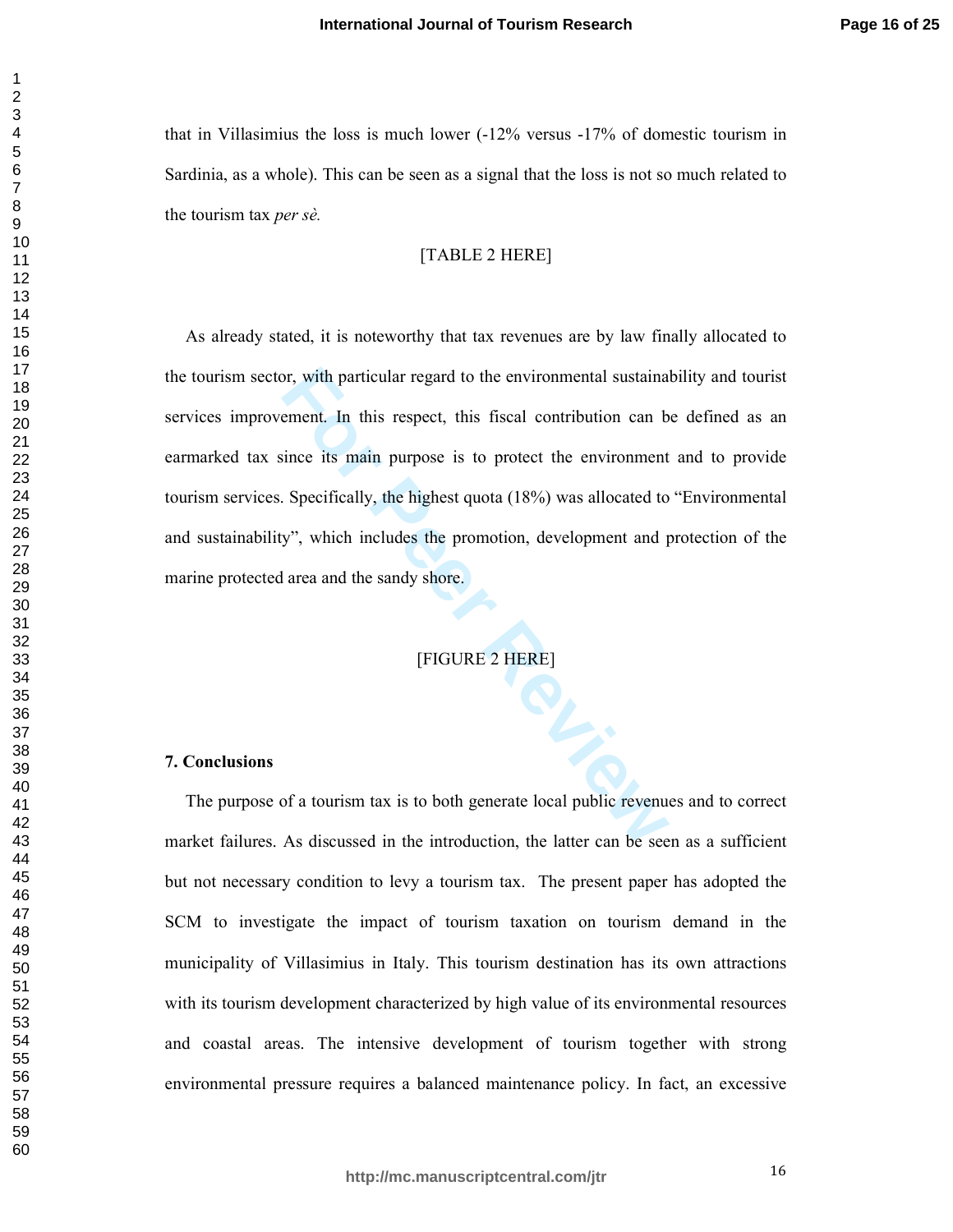exploitation of coastal resources would lead to a reduction in their intrinsic value and, consequently, erosion in their attractiveness - a key factor in the destination's competitiveness.

that are allocated to protect the environment, promote<br>nation, and improve the quality of services supplied du<br>other hand, the municipality may suffer some cos<br>n other tourism destinations.<br>I results indicate that internat In this respect, the present analysis can be considered as a first attempt to evaluate the strengths and weakness of a policy aimed at protecting the environment. On the one hand, with the implementation of the tourism tax, Villasimius obtains further local public revenues that are allocated to protect the environment, promote the municipality as a tourist destination, and improve the quality of services supplied during the tourism season. On the other hand, the municipality may suffer some costs due to price competition from other tourism destinations.

The empirical results indicate that international tourism demand does not loose its competitiveness after the taxation. Conversely, domestic demand appears to be more affected by the policy intervention, although other factors may have also had an impact (e.g. economic crisis, transport costs, substitution effects).

Besides, the cost and benefit analysis gives a more comprehensive picture of the effect of the tax.

Overall, the tourism tax, as an earmark tax, provides extra resources that can be used by the public agent to enhance and protect the environment as well as internalize negative externalities produced by the presence of tourists. The findings encourage further research on this topic on the direction of monitoring the effects of taxation across time and possible substitution effects amongst destinations.

Besides, this paper offers an innovative methodological application to encourage further research on this topic. This is particularly important for many municipalities in Europe that only very recently have levied tourism taxes.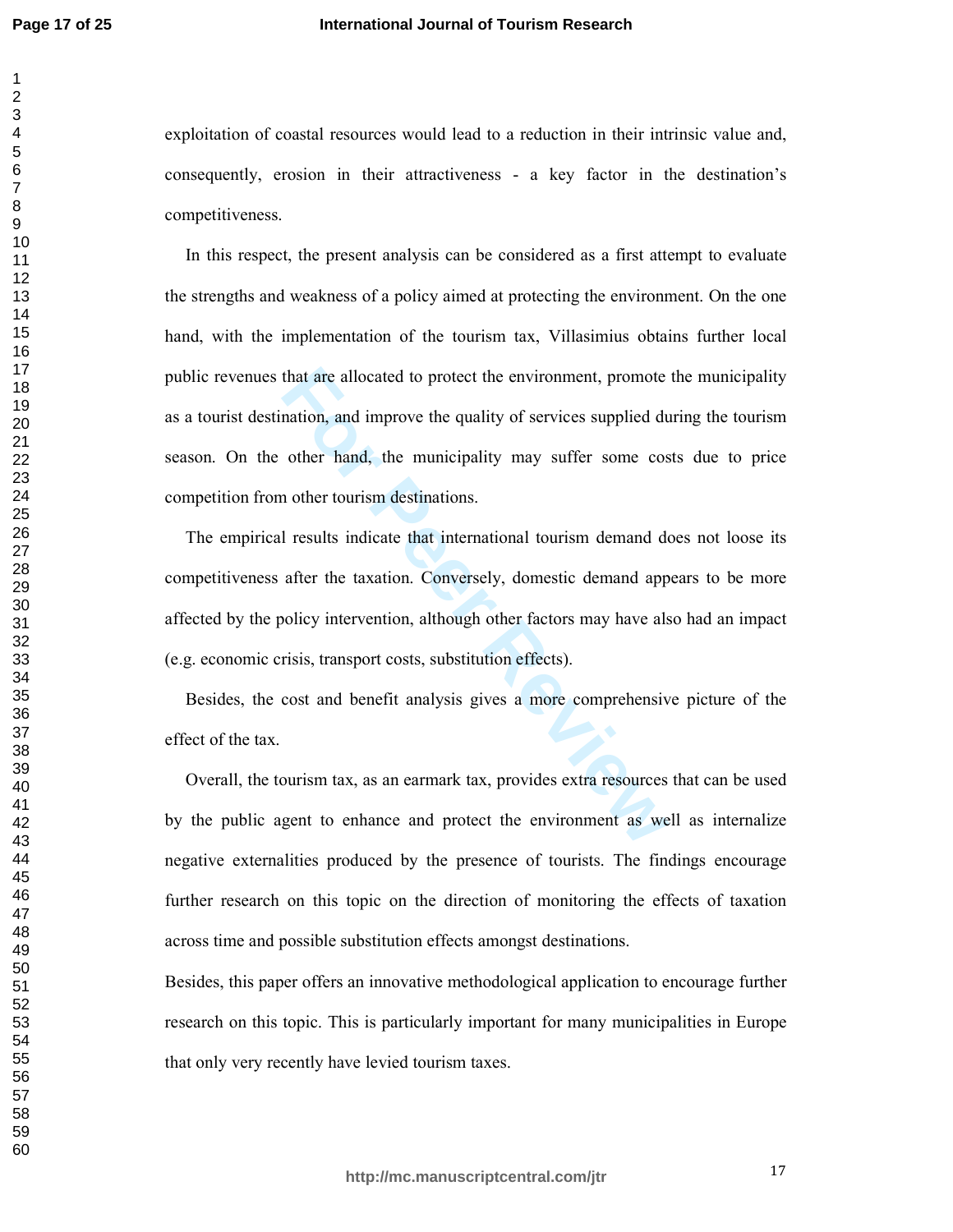#### **References**

Abadie A., Diamond A., Hainmueller J., 2010. Synthetic control methods for comparative case studies: Estimating the effect of California's tobacco control program. *Journal of the American Statistical Association* 105(490): 493–505.

Abadie A., Gardeazabal J., 2003. The Economic Costs of Conflict: A Case Study of the Basque Country. *American Economic Review* 93(1): 112–132.

Abadie A., Diamond A., Hainmueller J., 2015. Comparative Politics and the Synthetic Control Method. *American Journal of Political Science* 59(2): 495–510.

Aguilò E., Riera A., Rossello J., 2005. The short-term price effect of a tourist tax through a dynamic demand model. The case of the Balearic Islands. *Tourism Management* 26: 359-365.

amond A., Hainmueller J., 2010. Synthetic contrendent and also estudies: Estimating the effect of California's tobacco *inerican Statistical Association* 105(490): 493–505.<br>
Eazabal J., 2003. The Economic Costs of Conflict Biagi B., Brandano MG., Pulina M., 2013. "La tassazione turistica: il caso della Sardegna" in V. Ficari e G. Scanu (a cura di), *Tourism taxation: sostenibilità ambientale e turismo fra fiscalità locale e competitività,* G. Giappichelli Editore, Torino, pp. 28-59.

Biagi B., Pulina M., 2007. "Stessa spiaggia stesso mare: turismo, ambiente e qualità della vita" in Punzo L.F.-Usai S., *L'estate al mare,* McGraw-Hill, Milano.

Billmeier A., Nannicini T., 2013. Assessing economic liberalization episodes: A synthetic control approach. *The Review of Economics and Statistics* 95 (3): 983-1001.

Bonham C., Fujii E., Im E., Mak J., 1992. The Impact of the Hotel Room Tax: an Interrupted Time Series Approach. *National Tax Journal* 45: 433-41.

Bonham, C., Gangnes B., 1996. Intervention Analysis with Cointegrated Time Series: The Case of the Hawaii Hotel Room Tax. *Applied Economics* 28: 1281–1293.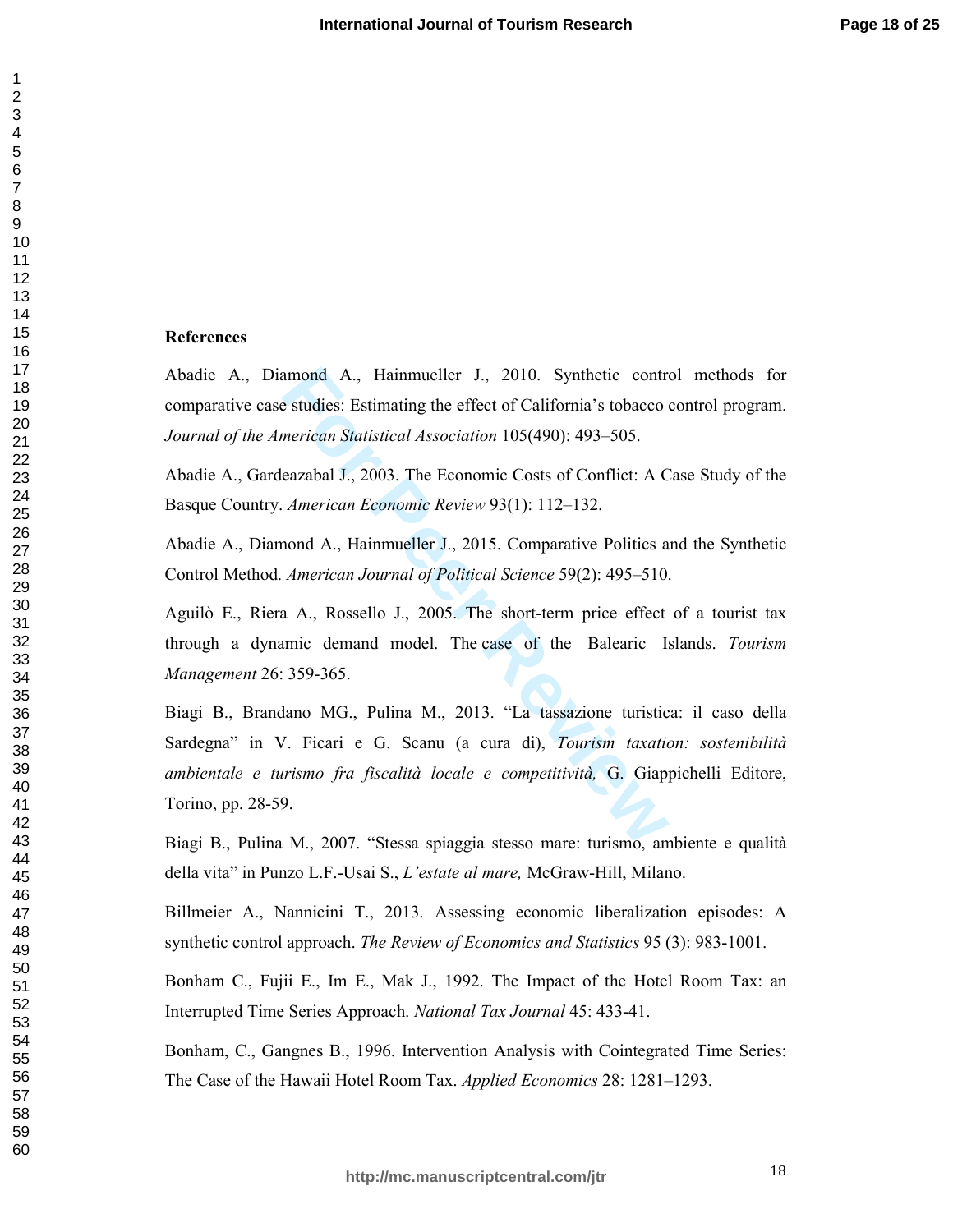$\mathbf{1}$  $\overline{2}$ 

Brida JG., Cortes-Jimenez I., Pulina M., 2013. Has the tourism-led growth hypothesis been validated? A literature review. *Current Issues in Tourism* DOI: http://dx.doi.org/10.1080/13683500.2013.868414.

Cavallo E., Galiani S., Noy I., Pantano J., 2013. Catastrophic Natural Disasters and Economic Growth. *The Review of Economics and Statistics* 95(5): 1549-1561.

Coffman M., Noy I., 2012. Hurricane Iniki: measuring the long-term economic impact of a natural disaster using synthetic control. *Environment and Development Economics* 17: 187-205.

Combs JP., Elledge B., 1979. Effects of a Room Tax on Resort Hotel/Motels. *National Tax Journal* 32: 201-207.

Comune di Sorso, 2008, Regolamento sull'imposta regionale di soggiorno, Delibera C.C. n.35 del 12.06.2008.

Comune di Villasimius, 2011, Regolamento dell'imposta di soggiorno nel Comune di Villasimius, Delibera C.C. n.38 del 30.09.2011.

dge B., 1979. Effects of a Room Tax on Resort Hotel/1<br>201-207.<br>50, 2008, Regolamento sull'imposta regionale di sog<sub>1</sub><br>06.2008.<br>asimius, 2011, Regolamento dell'imposta di soggiorno<br>ibera C.C. n.38 del 30.09.2011.<br>I DeHaan T Durbarry R., Sinclair T., 2001. Tourism Taxation in the UK" *Discussion Paper Series 2000/1*, Christel DeHaan Tourism and Travel Research Institute, University of Nottingham.

Fish M., 1982. Taxing International Tourism in West Africa. *Annals of Tourism Research* 9 (1): 91-103.

Dixon J., Hamilton K., Pagiola S., Segnestam L., 2001. Tourism and the Environment in the Caribbean: An Economic Framework. *The World Bank Discussion paper* 80: 1- 68.

Fujii E., Khaled M., Mak J., 1985. The Exportability of Hotel Occupancy and Other Tourist Taxes. *National Tax Journal* 38: 169-177.

Jensen TC., Wanhill S., 2002. Tourism's taxing times: value added tax in Europe and Denmark. *Tourism Management* 23: 67-79.

Gago A., Labandiera X., Picos F., Rodriguez M., 2009. Specific and general taxation of tourism activities. Evidence from Spain. *Tourism Management* 30: 381-392.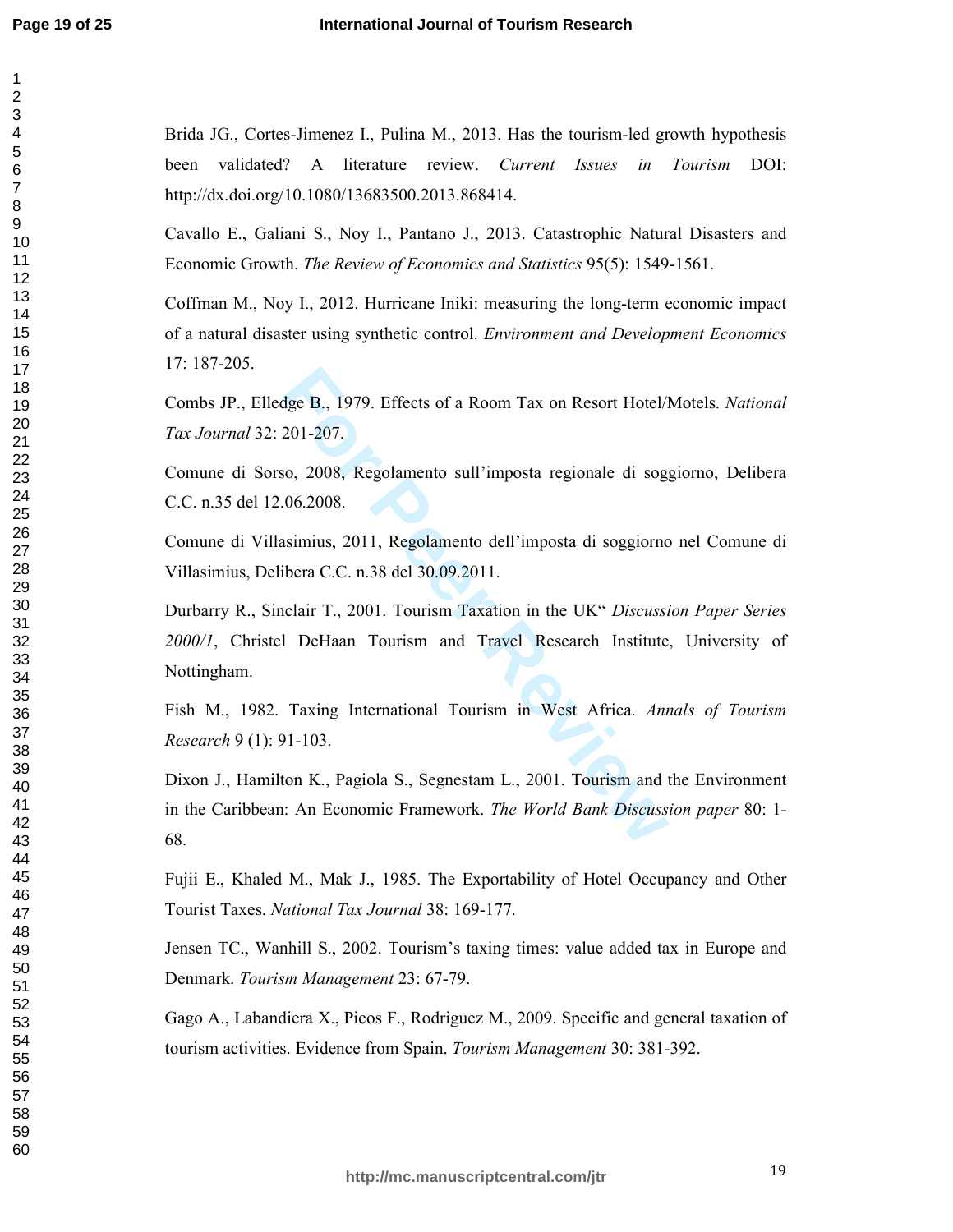Gooroochurn N. 2004. Tourism Taxation: A Theoretical and Empirical Investigation. The *ECOMOD International Conference on Input -Output and General Equilibrium*, Data, Modeling and Policy Analysis, Brussels.

Goodroochurn N., Sinclair T., 2005. Economics of Tourism Taxation. Evidence from Mauritius. *Annals of Tourism Research* 32(2): 478–498.

Guzmán T, 2004, "Environmental taxes in Spain" *Research Papers* n. 5/04, Department of Social Sciences, Roskilde University, Denmark.

Hinrichs P. 2012. The Effects of Affirmative Action Bans on College Enrollment, Educational Attainment, and the Demographic Composition of Universities. *The review of Economics and Statistics* 94(3): 712-722.

Lee W. 2011. Comparative case studies of the effects of inflation targeting in emerging economies. *Oxford Economic Papers* 63(2): 375–397.

Mak J., Nishimura E., 1979. The Economics of a Hotel Room Tax. *Journal of Travel Research* 17(4): 2-6.

Mercury 2012. "*L'imposta di soggiorno, Osservatorio sulla fiscalità locale*" Istituto Internazionale di Studi, Formazione e Promozione Turistico Alberghiera "Giovanni Colombo", Roma.

2. The Effects of Affirmative Action Bans on Coll<br>
inment, and the Demographic Composition of Univers<br> *Hatatstics* 94(3): 712-722.<br>
comparative case studies of the effects of inflation targe<br> *rad Economic Papers* 63(2): Mercury 2013. "*L'imposta di soggiorno, Osservatorio sulla fiscalità locale*" Istituto Internazionale di Studi, Formazione e Promozione Turistico Alberghiera "Giovanni Colombo", Roma.

Nannicini T., Billmeier A., 2013. Assessing economic liberalization episodes: A synthetic control approach. *The Review of Economics and Statistics* 95(3): 983-1001.

Papatheodorou A. 2001. Why People Travel to Different Places. *Annals of Tourism Research* 28: 164-179.

Perelli C., Sistu G., Zara A., 2011. Fiscalità locale e turismo. La percezione dell'imposta di soggiorno e della tutela ambientale a Villasimius. *Quaderni di ricerca CRENoS.*

Pinotti P. 2012. The economic costs of organized crime: evidence from southern Italy. *Working Papers Bank of Italy* n. 868.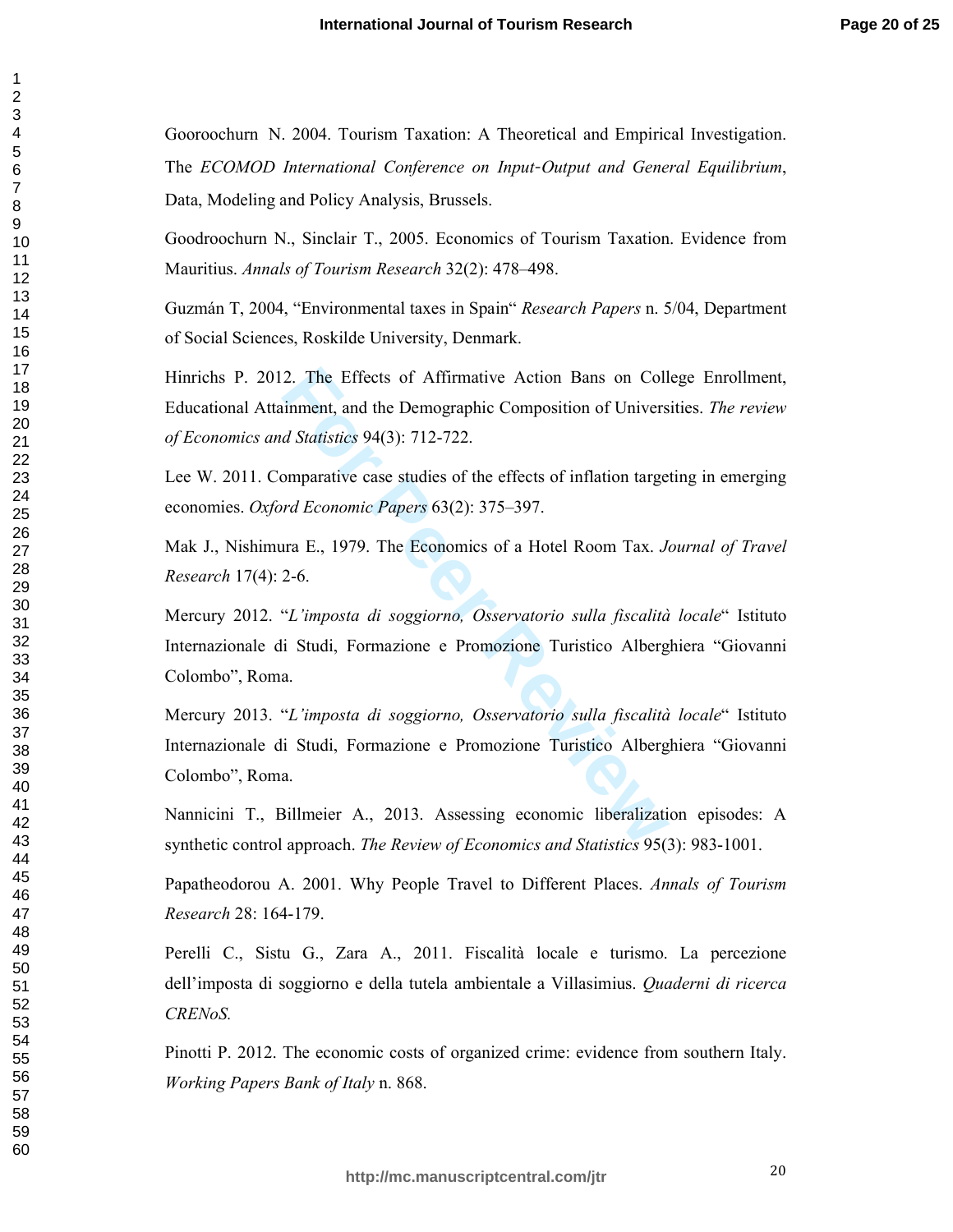Pulina M. 2011. Modelling and forecasting length of stay. *Anatolia, An International Journal of Tourism and Hospitality Research* 21(2): 305-321.

Sheng L., Tsui Y., 2009. Taxing tourism: enhancing or reducing welfare?. *Journal of Sustainable Tourism* 17(5): 627-635

Sinclair T., Stabler M., 1997. *The Economics of Tourism*. Routledge, London.

Song H., Dwyer L., Li G., Cao Z., 2012. Tourism economics research: A review and assessment. *Annals of Tourism Research* 39(3): 1653-1682.

Taylor T., Fredotovic M., Povh D., Markandya A., 2005. "Sustainable Tourism and Economic Instruments: International Experience and the Case of Hvar, Croatia" in Lanza, A., Markandya, A. and F. Pigliaru, eds. *The Economics of Tourism and Sustainable Development*, Cheltenham: Edward Elgar 197 -224.

United Nations, 2000. "*Tax Incentives and Foreign Direct Investment*" ASIT Advisory Studies, No. 16, Geneva.

WTO-World Tourism Organisation, 1998, "*Tourism Taxation: Striking a Fair Deal*" World Tourism Organisation, Madrid.

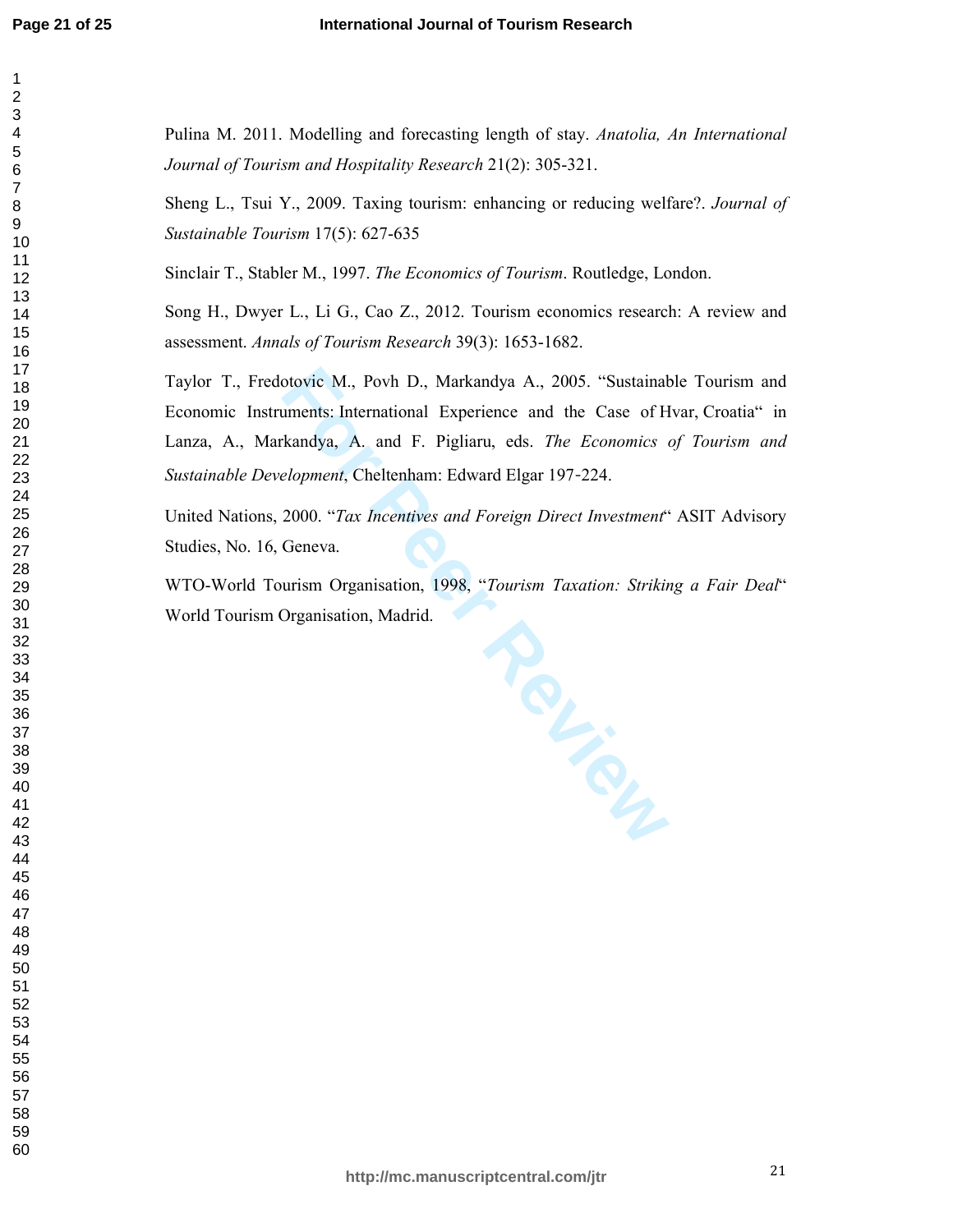| 1              |
|----------------|
| $\overline{ }$ |
|                |
|                |
|                |
|                |
|                |
|                |
|                |
|                |
|                |
|                |
|                |
|                |
|                |
|                |
|                |
|                |
|                |
|                |
|                |
|                |
|                |
|                |
|                |
|                |
|                |
|                |
|                |
|                |
|                |
|                |
|                |
|                |
|                |
|                |
|                |
|                |
|                |
|                |
|                |
| 40             |
| 41             |
| $\ddot{a}$     |
| 43<br>Š        |
| 44             |
| 45             |
| 46             |
| 47             |
| 48             |
| 49<br>50       |
|                |
|                |
| --<br>51<br>52 |
| 53             |
| 54             |
| 55             |
| 56             |
|                |
| -<br>57<br>58  |
|                |

 

| Table 1. Main characteristics of tourism tax in Villasimius (L.R. n.2/2007) |  |  |
|-----------------------------------------------------------------------------|--|--|
|-----------------------------------------------------------------------------|--|--|

| <b>Taxable people</b>    | Non-resident population in Sardinian municipalities                                                                                                                             |  |  |
|--------------------------|---------------------------------------------------------------------------------------------------------------------------------------------------------------------------------|--|--|
| <b>Application time</b>  | From $15th$ June to $15th$ September                                                                                                                                            |  |  |
| <b>Collection people</b> | Accommodation managers                                                                                                                                                          |  |  |
| Rate in $\epsilon$       | $\epsilon$ 2 per night in 4 and 5 stars hotels<br>$\epsilon$ 1 per night in other accommodation                                                                                 |  |  |
| <b>Tax allocation</b>    | Interventions in the field of sustainable tourism with<br>particular regard to the improvement of services provided<br>to tourists and to the use of the environmental resource |  |  |
| <b>Tax distribution</b>  | 50% to the municipality and 50% to the region of<br>Sardinia (special found on tourist investments in internal<br>areas)                                                        |  |  |

# **Table 2. Cost-Benefit Analysis (year 2008, 2011)**

| areas)                                                      |                                  |               |                 |               |  |
|-------------------------------------------------------------|----------------------------------|---------------|-----------------|---------------|--|
| Table 2. Cost-Benefit Analysis (year 2008, 2011)            |                                  |               |                 |               |  |
|                                                             |                                  | 2008          | 2011            |               |  |
|                                                             | <b>Domestic</b>                  | International | <b>Domestic</b> | International |  |
| (A) Overnight stays (Variation)                             | $-2,973.00$                      | 1,675.00      | $-30,460.00$    | 13,983.00     |  |
| (B) Average expenditure per day in Villasimius $(\epsilon)$ | 96.58                            | 90.00         | 96.58           | 90.00         |  |
| $A^*B$                                                      | $-287.132,34$                    | 150.750,00    | $-2,941,826.80$ | 1,258,470.00  |  |
|                                                             | <b>Cost-benefit Analysis</b>     |               |                 |               |  |
| <b>Total costs</b>                                          | $-1,683,356.80$<br>$-136.382.34$ |               |                 |               |  |
| Total benefits (tourism tax revenues)                       | 503.430,00                       |               | 630,000.00      |               |  |
| <b>Total Benefits-Total costs</b>                           | 367.047,66                       |               | $-1,053,356.80$ |               |  |
| <b>Net benefits</b>                                         |                                  | 251.715,00    |                 |               |  |
| <b>Net benefits-Total costs</b>                             | 115.332,66                       |               |                 |               |  |
|                                                             |                                  | <b>SILLER</b> |                 |               |  |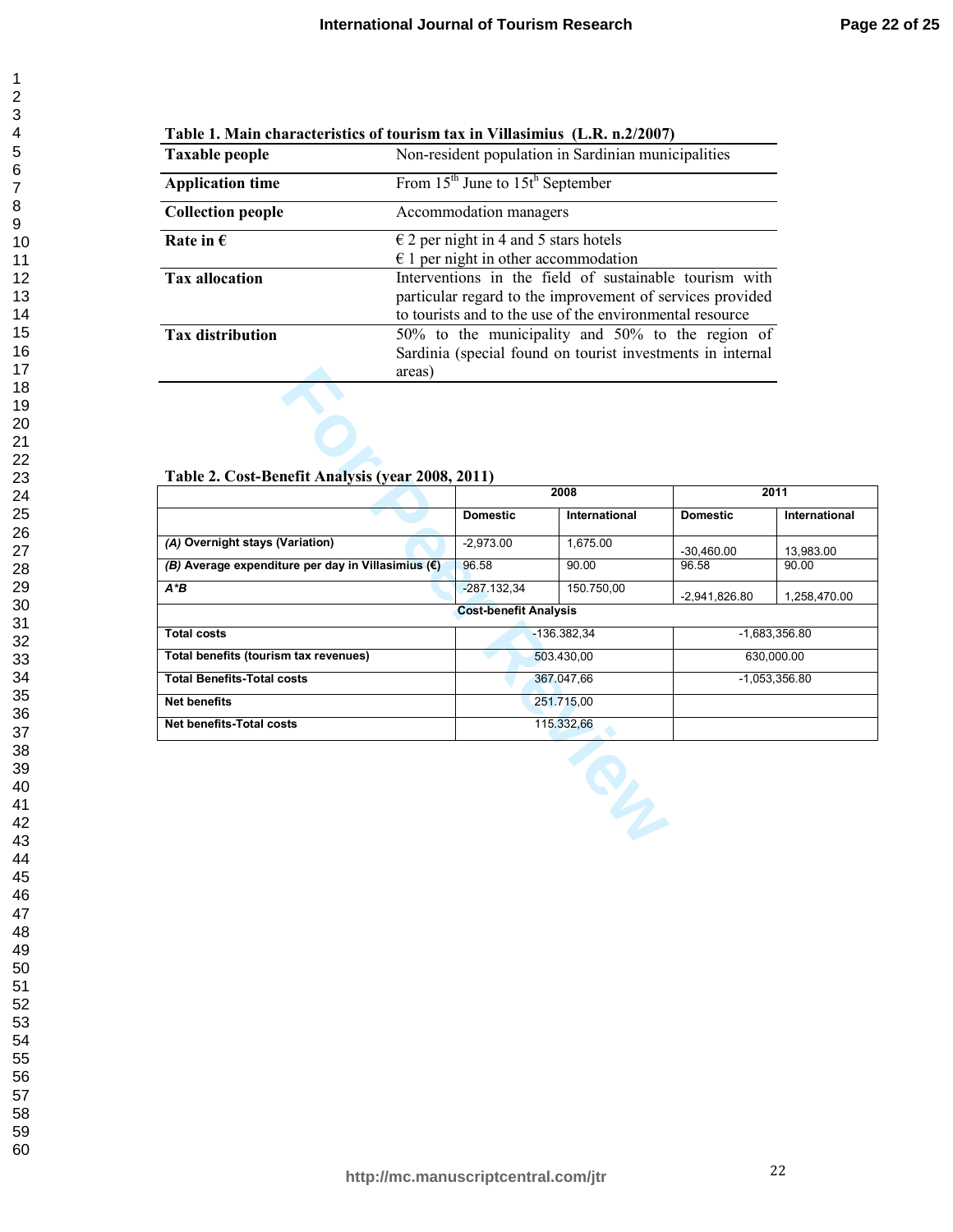| 1                            |  |
|------------------------------|--|
|                              |  |
|                              |  |
|                              |  |
|                              |  |
|                              |  |
|                              |  |
|                              |  |
|                              |  |
|                              |  |
|                              |  |
|                              |  |
|                              |  |
|                              |  |
|                              |  |
|                              |  |
|                              |  |
|                              |  |
|                              |  |
|                              |  |
|                              |  |
|                              |  |
|                              |  |
|                              |  |
|                              |  |
|                              |  |
|                              |  |
|                              |  |
|                              |  |
|                              |  |
|                              |  |
|                              |  |
|                              |  |
|                              |  |
|                              |  |
|                              |  |
|                              |  |
|                              |  |
|                              |  |
|                              |  |
|                              |  |
|                              |  |
|                              |  |
| 40                           |  |
| 41                           |  |
| 42                           |  |
| $\overline{4}$<br>Ś          |  |
| 44                           |  |
| 45                           |  |
| 46                           |  |
| 47                           |  |
|                              |  |
| 48                           |  |
| 49                           |  |
| 50                           |  |
| 51                           |  |
| 52                           |  |
| E<br>$\overline{\mathbf{3}}$ |  |
| 54                           |  |
| 55                           |  |
| 56                           |  |
|                              |  |
| 57                           |  |
| 58                           |  |
| 59                           |  |
| 60                           |  |

| Name                      | <b>Definition</b>                          | <b>Period</b> | <b>Type of variable Source</b> |                          |
|---------------------------|--------------------------------------------|---------------|--------------------------------|--------------------------|
|                           |                                            | (years)       |                                |                          |
| Domestic tourist arrivals | Arrivals of resident in Italy              | 2006-2011     | Dependent                      | Provincial               |
|                           | tourists at a tourist                      |               |                                | administration           |
|                           | accommodation                              |               |                                | (Assessorato al Turismo) |
|                           | establishment                              |               |                                |                          |
| International tourist     | Arrivals of non-resident in                | 2006-2011     | Dependent                      | Provincial               |
| arrivals                  | Italy tourists at a tourist                |               |                                | administration           |
|                           | accommodation                              |               |                                | (Assessorato al Turismo) |
|                           | establishment                              |               |                                |                          |
| Domestic overnight stays  | Nights spent by resident in                | 2006-2011     | Dependent                      | Provincial               |
|                           | Italy tourists in a tourist                |               |                                | administration           |
|                           | accommodation                              |               |                                | (Assessorato al Turismo) |
|                           | establishment                              |               |                                |                          |
| International overnight   | Nights spent by of non-                    | 2006-2011     | Dependent                      | Provincial               |
| stays                     | resident in Italy tourists in a            |               |                                | administration           |
|                           | tourist accommodation                      |               |                                | (Assessorato al Turismo) |
|                           | establishment                              |               |                                |                          |
| Domestic length of stay   | Domestic arrivals/                         | 2006-2011     | Dependent                      | Our elaboration          |
|                           | Domestic overnight stays                   |               |                                |                          |
| International length of   | International arrivals/                    | 2006-2011     | Dependent                      | Our elaboration          |
| stay                      | International overnight stays              |               |                                |                          |
| Number of tourist         | Total number of                            | 2006-2011     | Predictor                      | <b>ISTAT</b>             |
| accommodation             | accommodation                              |               |                                |                          |
|                           | establishment                              |               |                                |                          |
| Density                   | Density of population per                  | 2006-2011     | Predictor                      | Our elaboration          |
|                           | square kilometre                           |               |                                |                          |
| Coast                     | Dummy variable that values                 | time          | Predictor                      | Region of Sardinia       |
|                           | one if a municipality is                   | invariant     |                                |                          |
|                           | located in proximity of the                |               |                                |                          |
|                           | coast and zero otherwise                   |               |                                |                          |
| Tourist municipality      | Dummy variable that values                 | time          | Predictor                      | Region of Sardinia       |
|                           | one if a municipality is                   | invariant     |                                |                          |
|                           | defined by Sardinia Region                 |               |                                |                          |
|                           | as a tourist municipality and              |               |                                |                          |
|                           | zero otherwise                             |               |                                |                          |
| Distance from the airport | Distance from a municipality               | 2006-2011     | Predictor                      | www.maps.google.com      |
|                           | to the nearest airport                     |               |                                |                          |
|                           | calculated in Euros                        |               |                                |                          |
| Distance from the port    | Distance from a municipality 2006-2011     |               | Predictor                      | www.maps.google.com      |
|                           | to the nearest port<br>calculated in Euros |               |                                |                          |
|                           |                                            |               |                                |                          |

## DATA APPENDIX **Table A.1 List of variables**

# **Table A.2 List of the municipalities**

**Municipalities in the Cagliari Province**: Assemini, Burcei, Cagliari, Capoterra, Castiadas, Dolianova, Domus de Maria, Mandas, Maracalgonis, MOnastir, Muravera, Nuraminis, Ortacesus, Pula, Quartu S.Elena, Quartucciu, S.Sperate, S.Vito, Sarroch, Selargius, Senorbì, Sinnai, Teulada, Uta, Vallermosa, Villa S.Pietro, Villaputzu, Villasor. **Municipalities in the Carbonia-Iglesias Province**: Calasetta, Carbonia, Carloforte, Iglesias, Portoscuso, S.Antioco, S.Anna Arresi. **Municipalities in the Ogliastra Province**: Bari Sardo, Cardedu, Gairo, Tortolì, Lotzorai. **Municipality in the Sassari Province**: Alghero.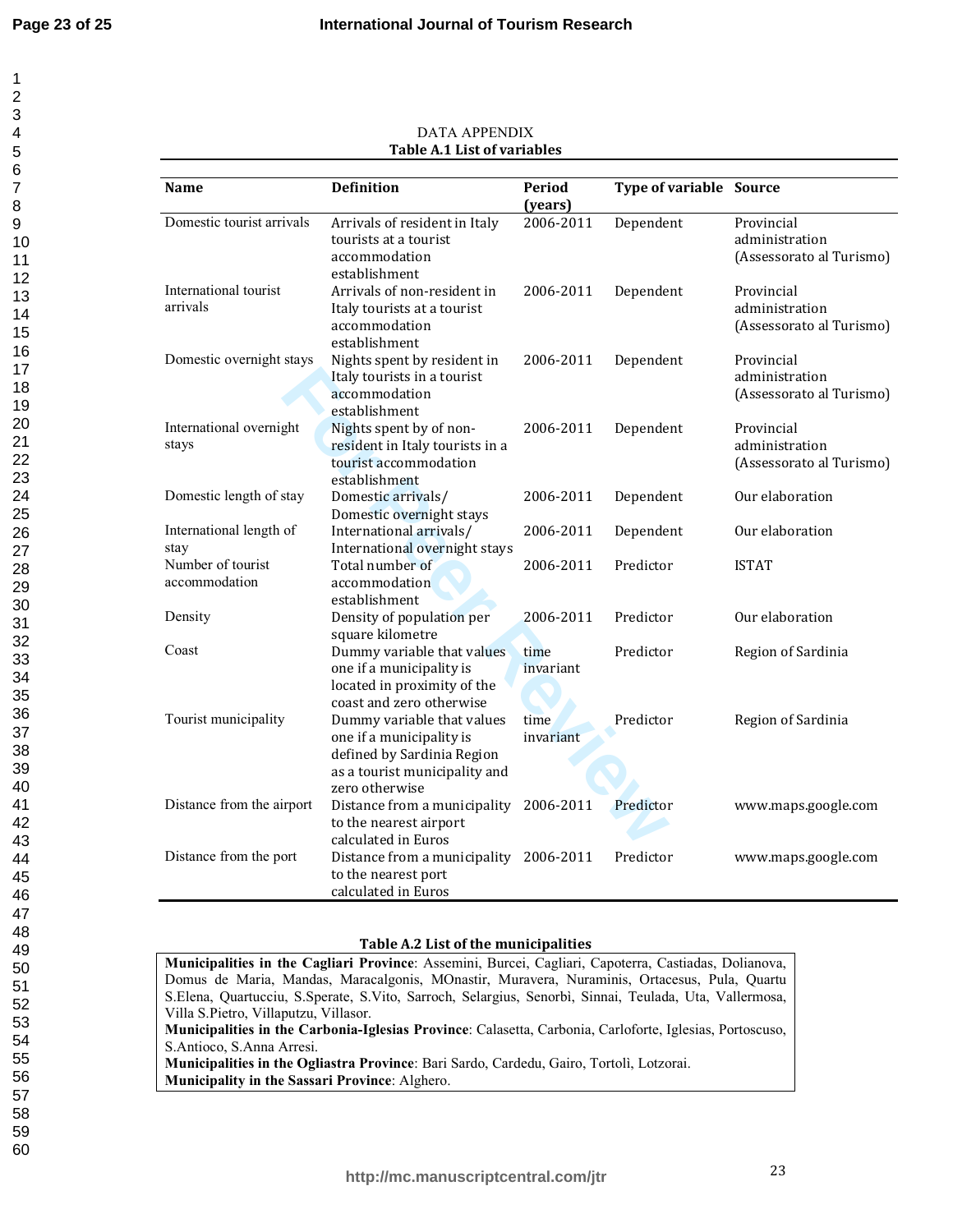

**Figure 1. SCM results: Treated vs. synthetic control group**